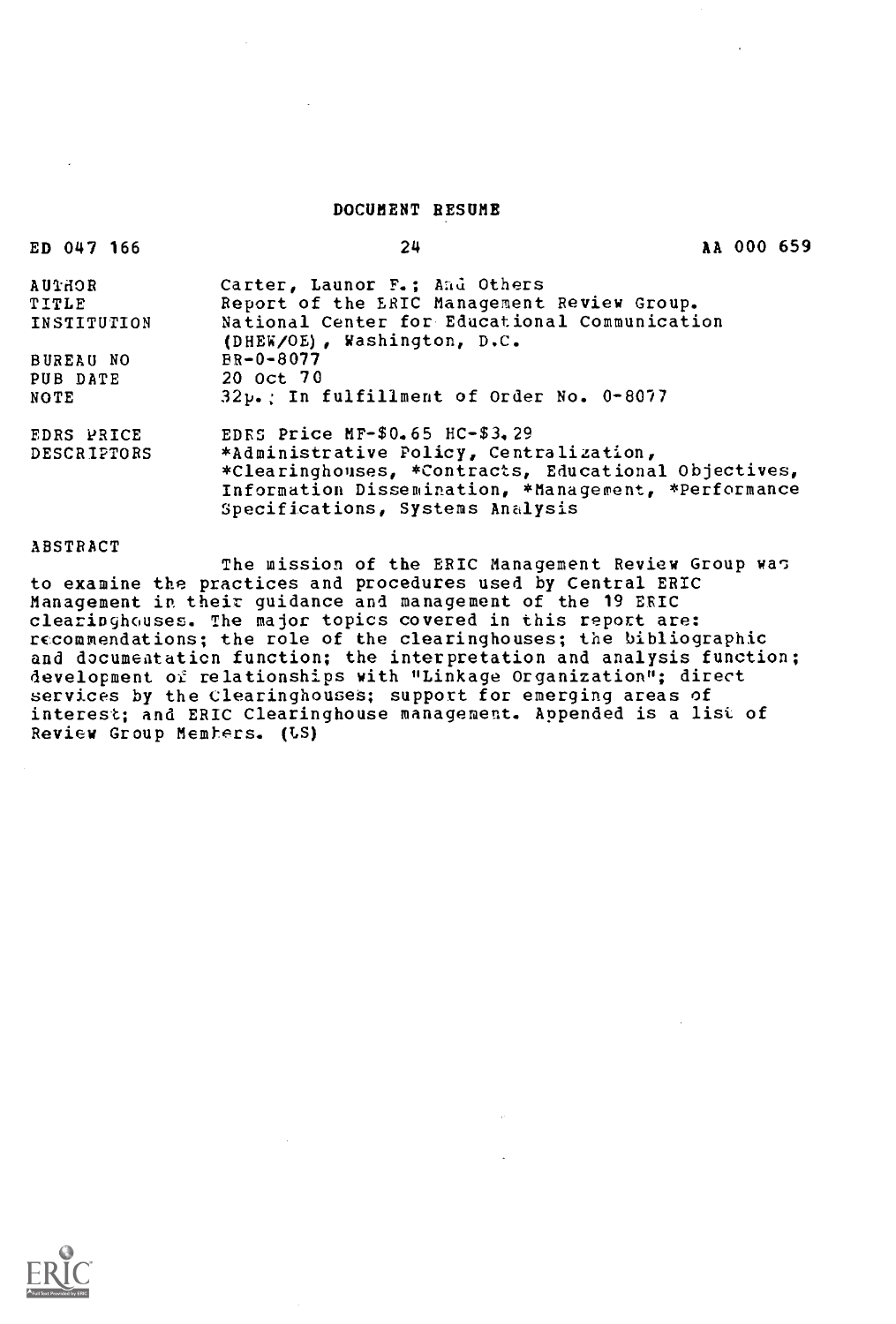$BR-O-BO7$ <br>PA Code 2

In Fulfillment of Order No. 0-8077

REPORT

 $\circ$   $\circ$ 

 $\epsilon$  )

 $\mathcal{L}_{\text{max}}$ 

 $\overline{Q}$ 

sk

44

OF THE

ERIC MANAGEMENT REVIEW GROUP

October 20, 1970

 $\mathbf{1}$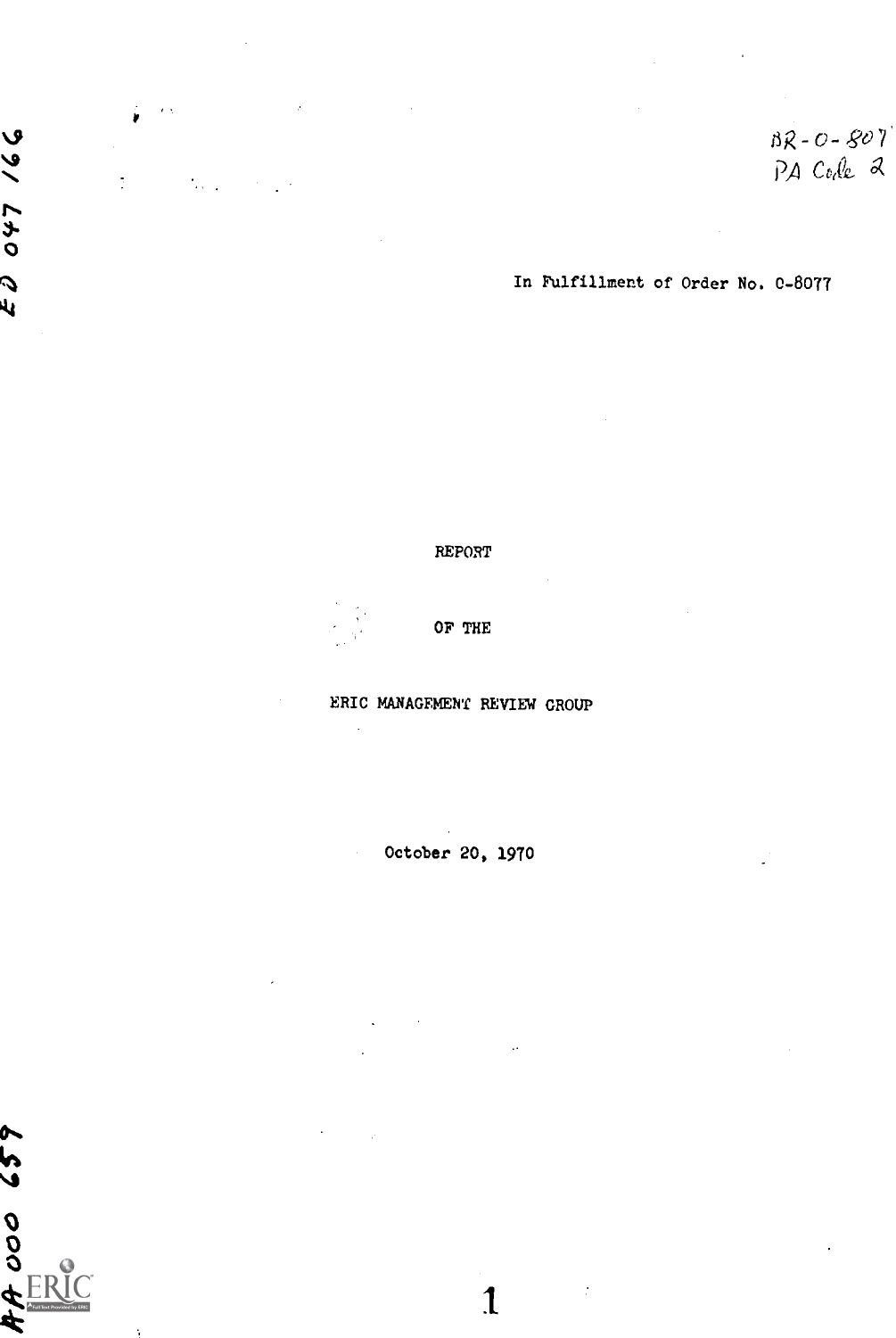October 20, 1970

REPORT OF THE ERIC MAIAGEMENT REVIEW GROUP

## I. INTRODUCTION

The mission of the ERIC Management Review Group was to examine the'praccices and procedures used by Central ERIC Management in their guidance and management of the 19 ERIC clearinghouses. We were also to comment on the organization and operation of the clearinghouses themselves. Primarily, we were concfrned with the policies that had been set up by the Central ERIC Management Group in defining their relationship with the clearinghouse dtrectois and with the reports and management procedures which were being followed. The review group was not asked to examine the management of the central ERIC facility as it relates to the activities of central processing, the computer operations of Leasco, or the microfiche and hard-copy production activities of ACR.

Similarly, it was not a part of the mission of the Review Group to examine larger questions such as the role of ERIC in the general education information network nor to evaluate the role which ERIC products play in the general information system of educational practitioners. Inevitably, the Group was drawn into discussions regarding these larger roles and, as appropriate, comments will 'he made on these roles as they relate to management problems.

Almost inevitably the report of a review group highlights possible shortcomings or areas needing attention. This report is no exception. But we would be remiss if we did not express our appreciation of the very real achievements of the ERIC system and those responsible for developing it. A system has been developed which contributes greatly to the needs for educational communication. The Director of the National Center for Educational Communications, the Director of ERIC, and his staff were most cooperative and helpful in supplying information, in discussing problems, and in interacting with the Review Group in a frank and positive manner.

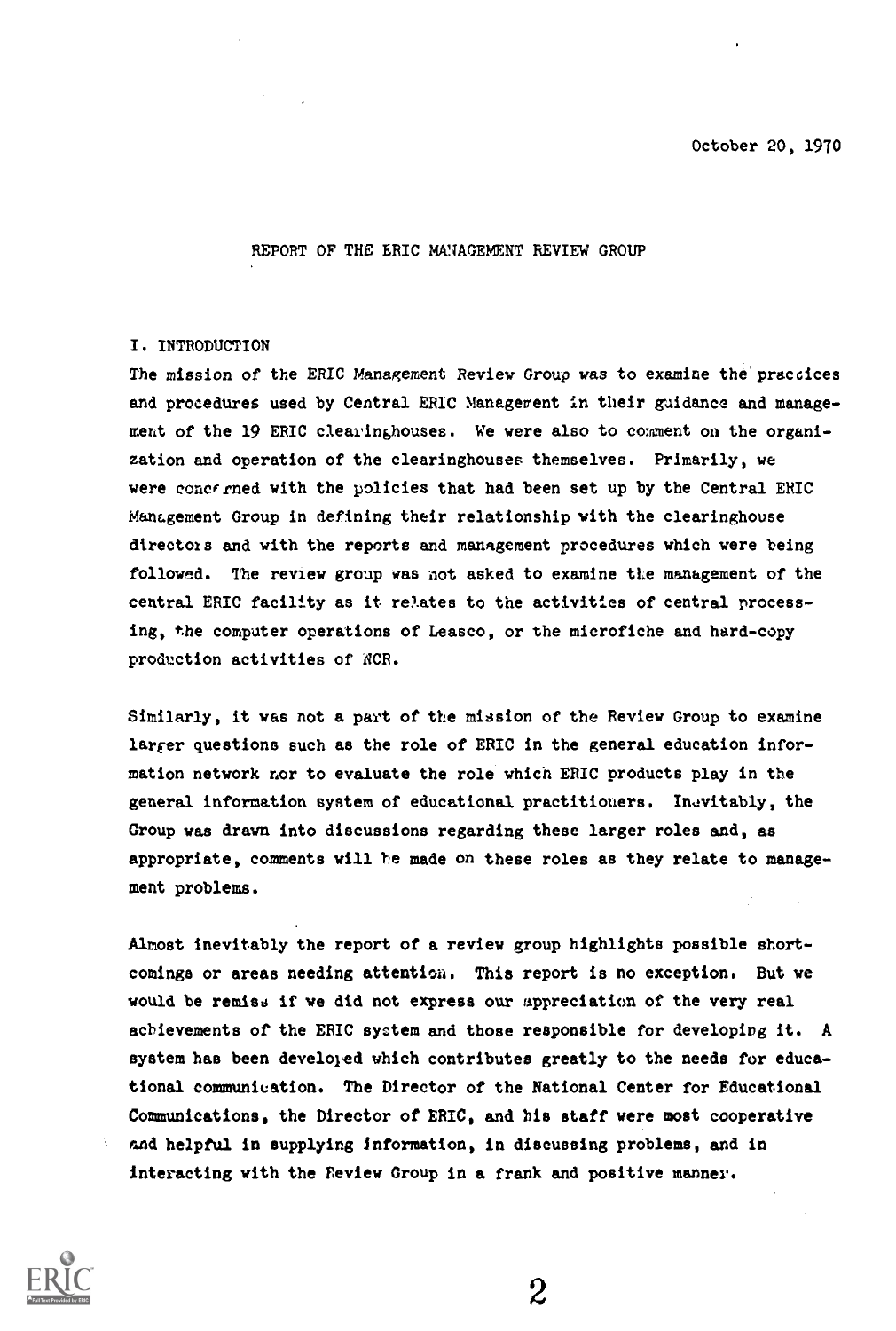This report is organized as follows:

 $\frac{1}{2} \frac{1}{2} \left( \frac{1}{2} \right)^2$  ,  $\frac{1}{2} \left( \frac{1}{2} \right)^2$ 

 $\sim$ 

 $\mathcal{L}$ 

 $\mathcal{L}_{\mathcal{A}}$ 

 $\hat{\mathcal{A}}$ 

|                                                   | Page            |  |
|---------------------------------------------------|-----------------|--|
| I. Introduction                                   | ı               |  |
| II. Recommendations                               | 3               |  |
| III. The Role of Clearinghouses                   | 5               |  |
| A. Relative Priority of Clearinghouse Activities  | 5               |  |
| B. The Users of ERIC Products                     | 7               |  |
| C. Differences in Emphasis between Clearinghouses | 9               |  |
| IV. The Bibliographic and Documentation Function  | 10              |  |
| A. The Use of ERIC Materials                      | 10              |  |
| B. Considerations of the Criteria of Utility      | 12 <sup>2</sup> |  |
| C. Source of ERIC Documents                       | 16              |  |
| D. Centralized Processing                         | 18              |  |
| V. The Interpretation and Analysis Function       | 18              |  |
| VI. Development of Relationships with "Linkage    |                 |  |
| Organizations"                                    | 21              |  |
| VII. Direct Services by the Clearinghouses        | 22              |  |
| VIII. Support for Emerging Areas of Interest      | 22              |  |
| IX. ERIC Clearinghouse Management                 | 23              |  |
| A. Management Procedures                          | 23              |  |
| <b>B. Contract Matters</b>                        | 25              |  |
| C. Guidance to Clearinghouse Directors            | 27              |  |
| D. Policy Regarding Interpretive Reports          | 28              |  |
| E. Policy Advisory Group                          | 29              |  |
| Appendix. Review Group Members                    | 31              |  |
|                                                   |                 |  |

 $\circ$ 

 $\sim$ 

 $\ddot{\phantom{a}}$ 

 $\sim 10^{-12}$  km



 $\hat{\phi}$ 

 $\sim 10^{-11}$  k

-2-

 $\mathcal{L}_{\text{max}}$  and  $\mathcal{L}_{\text{max}}$ 

 $\overline{3}$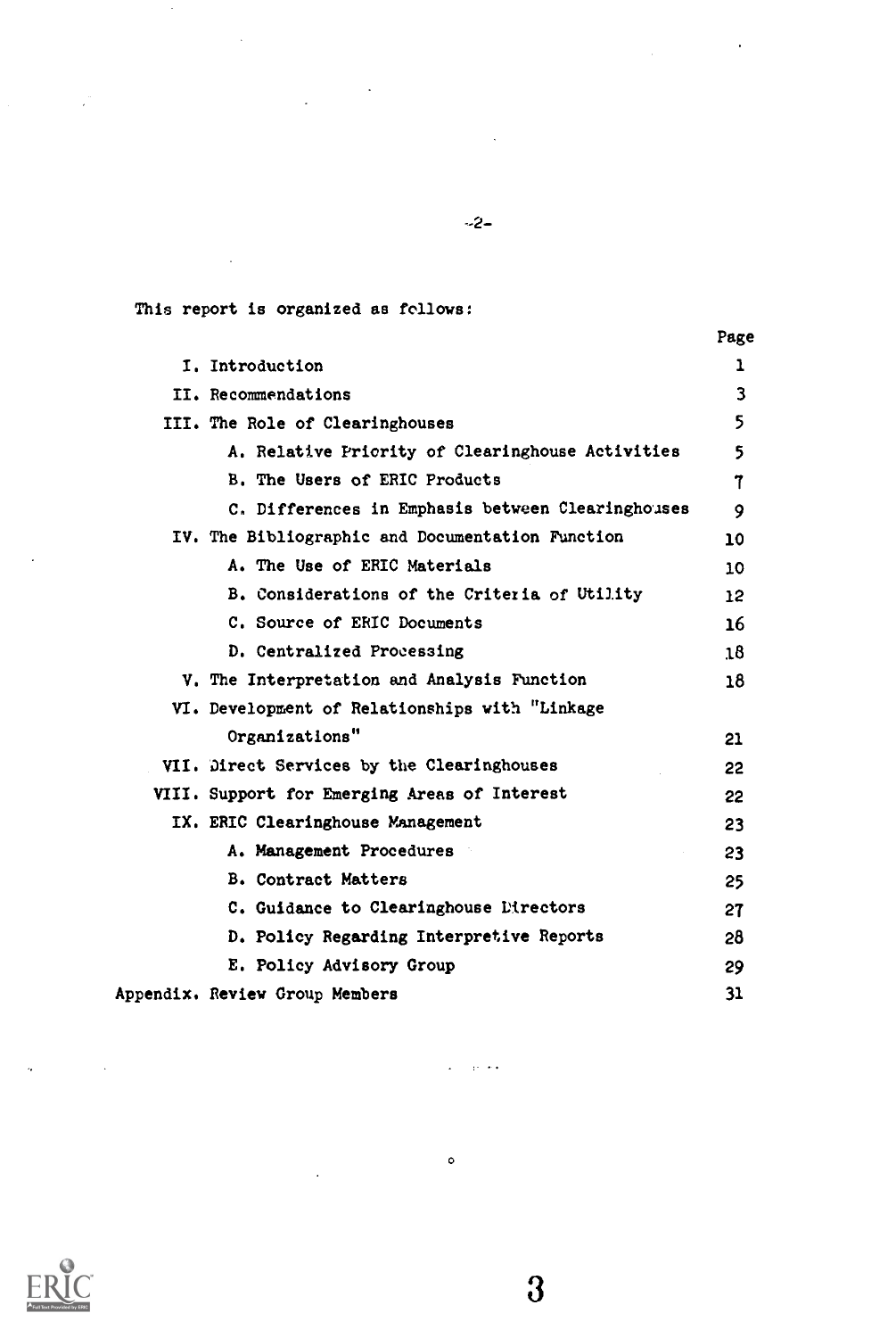## II. RECOMMENDATIONS

Recommendations and suggestions are made at various points throughout the report. In this section they are brought together for easy reference. At times their summary character may reflect too dogmatic a position or too simple a treatment since they are separated from the context which, hopefully, gives them clarity and qualification. The major recommendations of the Management Review Group follows:

1. Central ERIC Management should clarify the relative emphasis to be placed on serving users with widely differing needs. If the primary audience for ERIC products is those practitioners in state and local education agencies, this should be clearly stated as guidance to clearinghouse directors. (See pages 7 - 9, 19, 20, 27, and 28.)

2. Central ERIC should issue guidelines to clearinghouse directors regarding the content, intended audience, format, and level of analysis and writing of interpretive reports. (See page  $18 - 21$ .)

3. Central ERIC Management should examine the relative value of the report literature. curriculum and teaching materials for inclusion in ERIC. The present inclusion of primarily the report literature no longer seems justified in view of the apparent emphasis on ERIC'S service to practitioners. (5.2 pages  $16$   $(17)$ )

h. It is our understanding that the Central ERIC Management does not place a high priority on the rendering of direct services by clearinghouses. In view of the large number of requests made for such services, it is suggested that this position be reevaluated, particularly by a careful analysis of the linkage between the ERIC system and the ultimate users. (See page 22 ff.)

5. While recognising the quality of the ERIC production system, there does not seem to be sufficient emphasis on the "marketing" of ERIC



-3-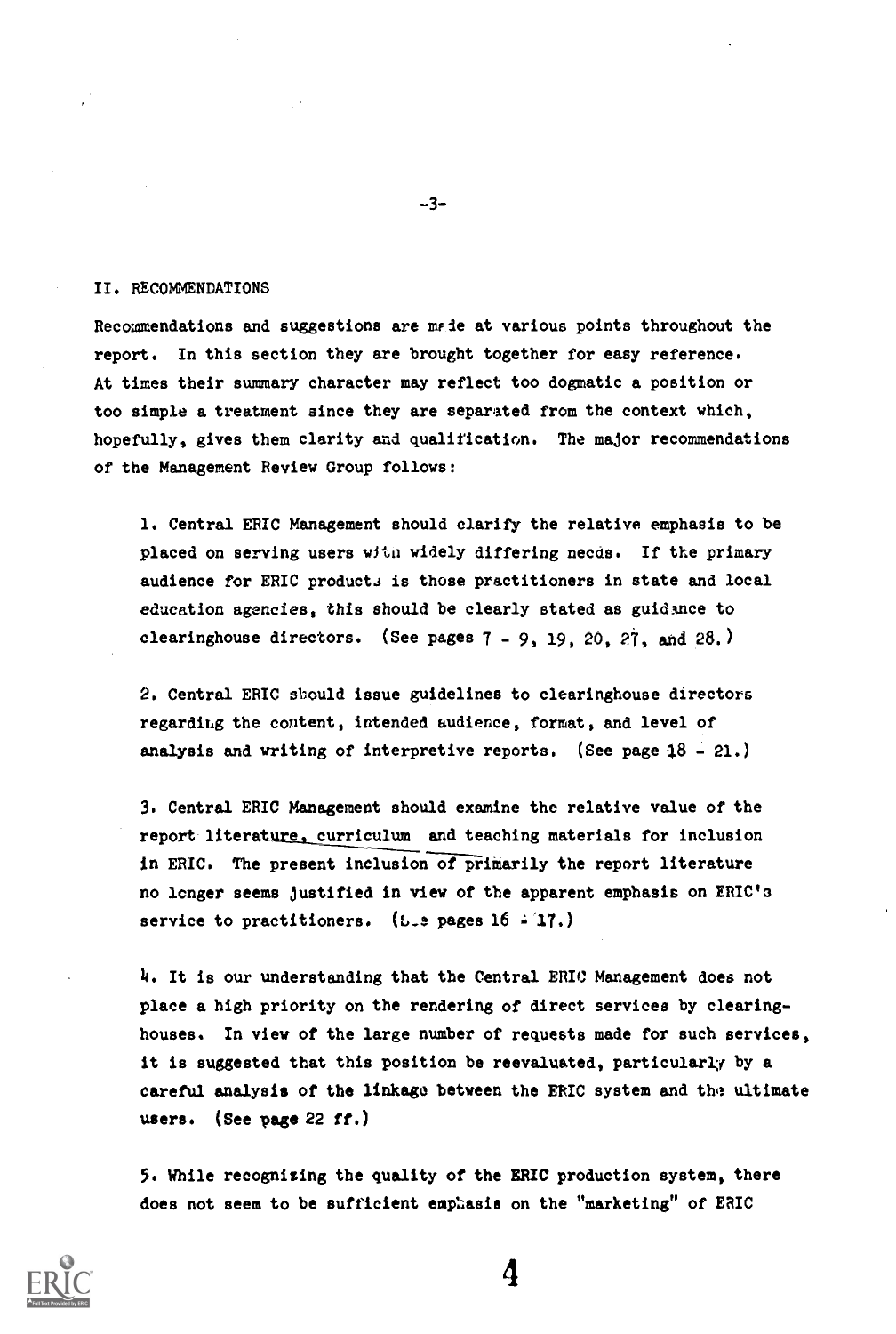services; that is to say, the resources available through ERIC need to be actively and vigorously brought to the attention c.f potential user groups.

6. It is suggested that guidance to clearinghouse directors should be made explicit, in writing, perhaps through a series of policy guidance documents. (See pages 27-28.)

7. Central ERIC Management should review, clearinghouse by clearinghouse, the wide variation between clearinghouse functions as revealed in FY 69 expenditures (and presumably in similar FY 70 figures) to determine if they are consistent with the policies and guidance that may result from the previous recommendations. (See pages 9-10.)

8. Central ERIC Management has a well formulated management plan as it relates to clearinghouses. It is recommended that a detailed examination be made, clearinghouse by clearinghouse, of the extent to which the administration of the plan has been foL.owed year by year. (See pages 23 and 24.)

9. Preliminary information suggests that a considerable savings might be made through centralization of the more routine aspects of document processing. The Central ERIC Staff should study this possibility vo see if savings would actually be realized and how centralization would impact on related clearinghouse activities. (See page 18.)

10. Central ERIC should study present practices regarding the critezia for selecting material, bibliographic format, characteristics of abstracts, etc. to assure that ERIC practices are maximally compatible with other information resources frequently used by libraries and information centers.

 $\mathbf 5$ 



-4-

÷,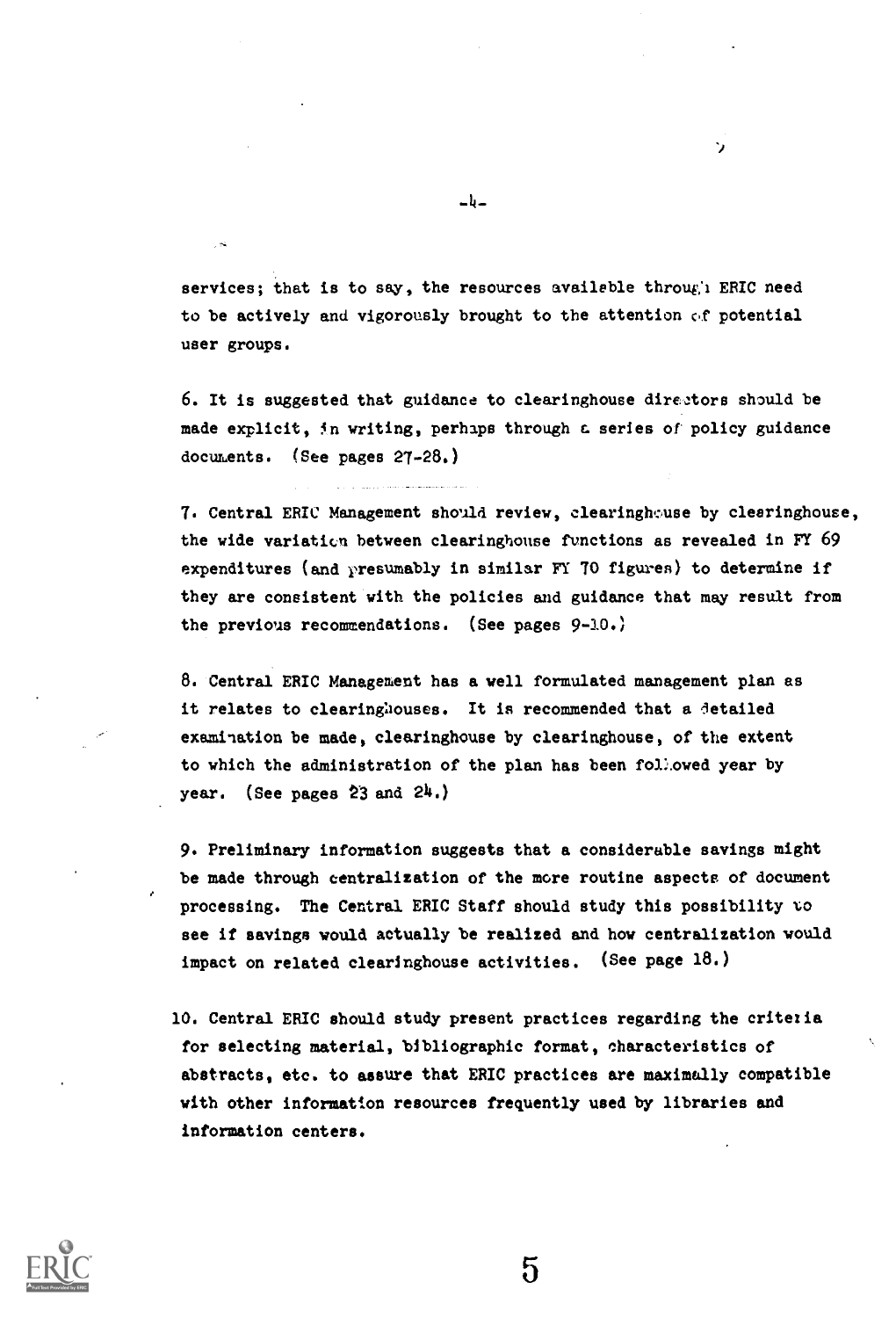- 11. Central ERIC Management should sponsor studies of the criteria to maximize the utility of various report areas as a means of obtaining guidance regarding the extent that ERIC should sponsor information activities in these several areas. (See pages  $12 - 16$ .)
- 12. The National Center for Educational Communications should have a plans and analysis capability and associated resources which allow for prompt response to rapidly developing areas of interest. (See pages 22 - 23.)
- 13. It is recommended that the expressed intent of Central ERIC should be to continue individual clearinghouses on at least a three-year basis, provided there is satisfactory performance and funding and priorities permit. (See pages 25 and 26.)

14. It is recommended that USOE establish an advisory group for the National Cent  $\cdot$  for Educational Communications. (See page 29.)

## III. THE ROLE OF CLEARINGHOUSES

 $\ddot{\zeta}$ 

## A. Relative Priority of Clearinghouse Activities

Since an evaluation of the management functions relative to the clearinghouses was one of the missions of the group, it was important for us to understand the role and operations being performed by the clearinghouses. We recognize that the several activities being undertaken by the clearinghouses have changed over time; originally the major emphasis was on report collection and bibliographic processing, while now increasing emphasis is placed on the analysis of the implications of these reports for educational activities. In trying to understand the evolving priority of functions at the clearinghouses we drew up a table which seemed to reflect the opinions of Central ERIC Management as to the relative emphases on the different activities being conducted by the clearinghouses.



-5-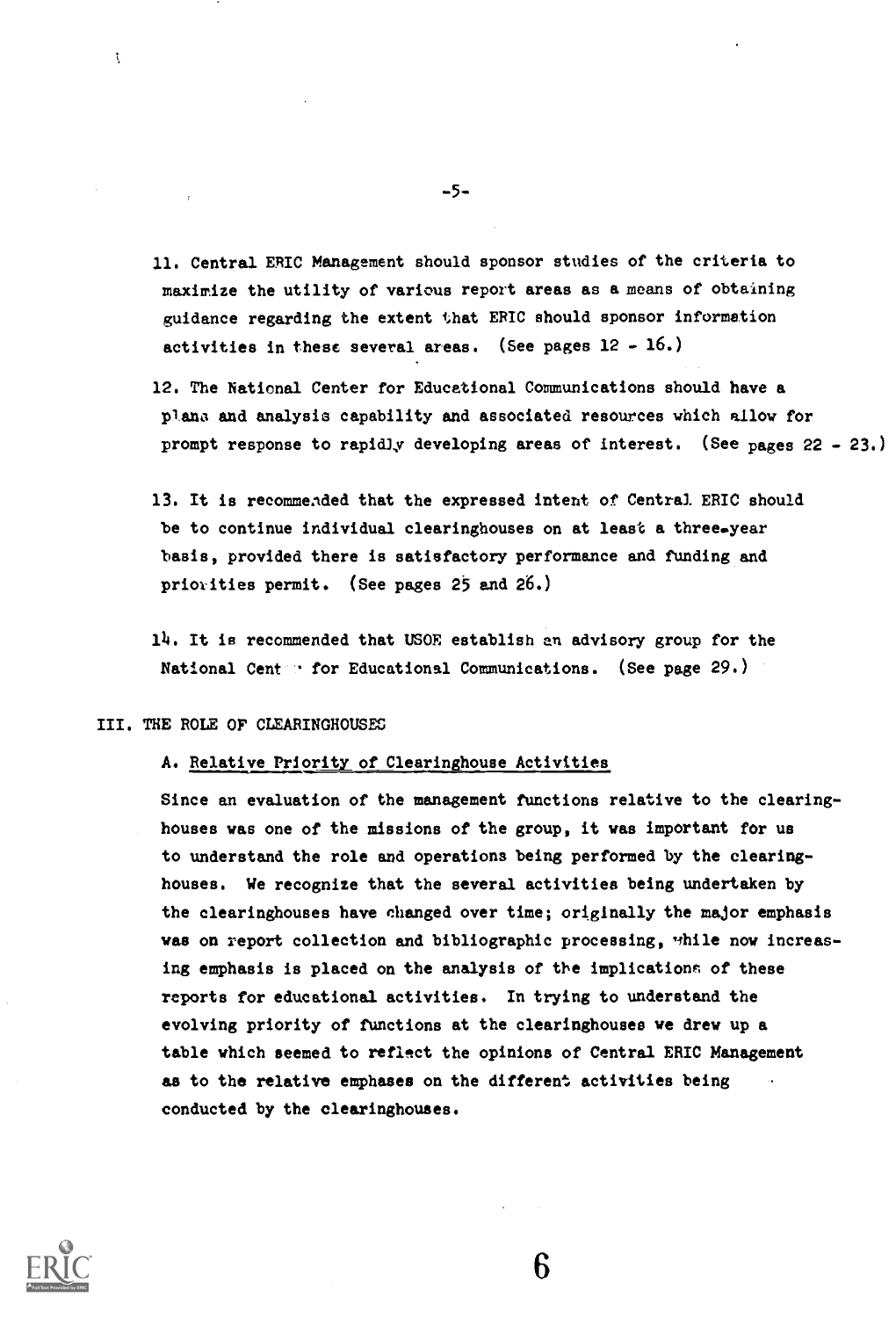# -6-

# . Table 1

# FUNCTIONG AND PRIORITIES OF ERIC CLEARINGHOUSES

|                                                                                              |         | Priorities by Time Period in ERIC Histo |                    |
|----------------------------------------------------------------------------------------------|---------|-----------------------------------------|--------------------|
| <b>Function</b>                                                                              | Early   | Present                                 | Future             |
| 1. Document Oriented Activities:                                                             | Highest | Middle                                  | Tied for<br>Middle |
| Acquiring/Abstracting/Classifying<br>Journal Citations<br>Developing Files of Local Interest |         |                                         |                    |
| 2. Interpretation and Analysis Activities                                                    | None    | Highest                                 | Highest            |
| Preparing Special Reports<br>Commissioning Interpretive Papers                               |         |                                         |                    |
| 3. Developing Linkages:                                                                      | None    | Tied for<br>Lovest                      | Tied for<br>Middle |
| Involving Professional Societies<br>Sponsoring Special Seminars<br>Summer Conferences        |         |                                         |                    |
| Relating to Regional Information Centers                                                     |         |                                         |                    |
| 4. Direct Services:                                                                          | None    | <b>Tied for</b><br>Lowest               | Lovest             |
| Ansvering SEA and LEA Requests<br>Services to Individuals                                    |         |                                         |                    |
| Responding to Letters, Inquiries, Visits                                                     |         |                                         |                    |
|                                                                                              |         |                                         |                    |

As the table indicates, the early history of the clearinghouses, from the time of their being founded and for a year or two thereafter, placed major emphasis on the collecting of report documents and their analysis for entry in the abstract service of ERIC, "Research in Education." As time went on, the Central ERIC Staff recognized that the simple availability of an abstracting and bibliographic service was not sufficient to have a marked influence on practitioners and researchers in the education field; therefore, priority shifted from the processing of report to the analysis and interpretation of material contained both in RIE and in the published

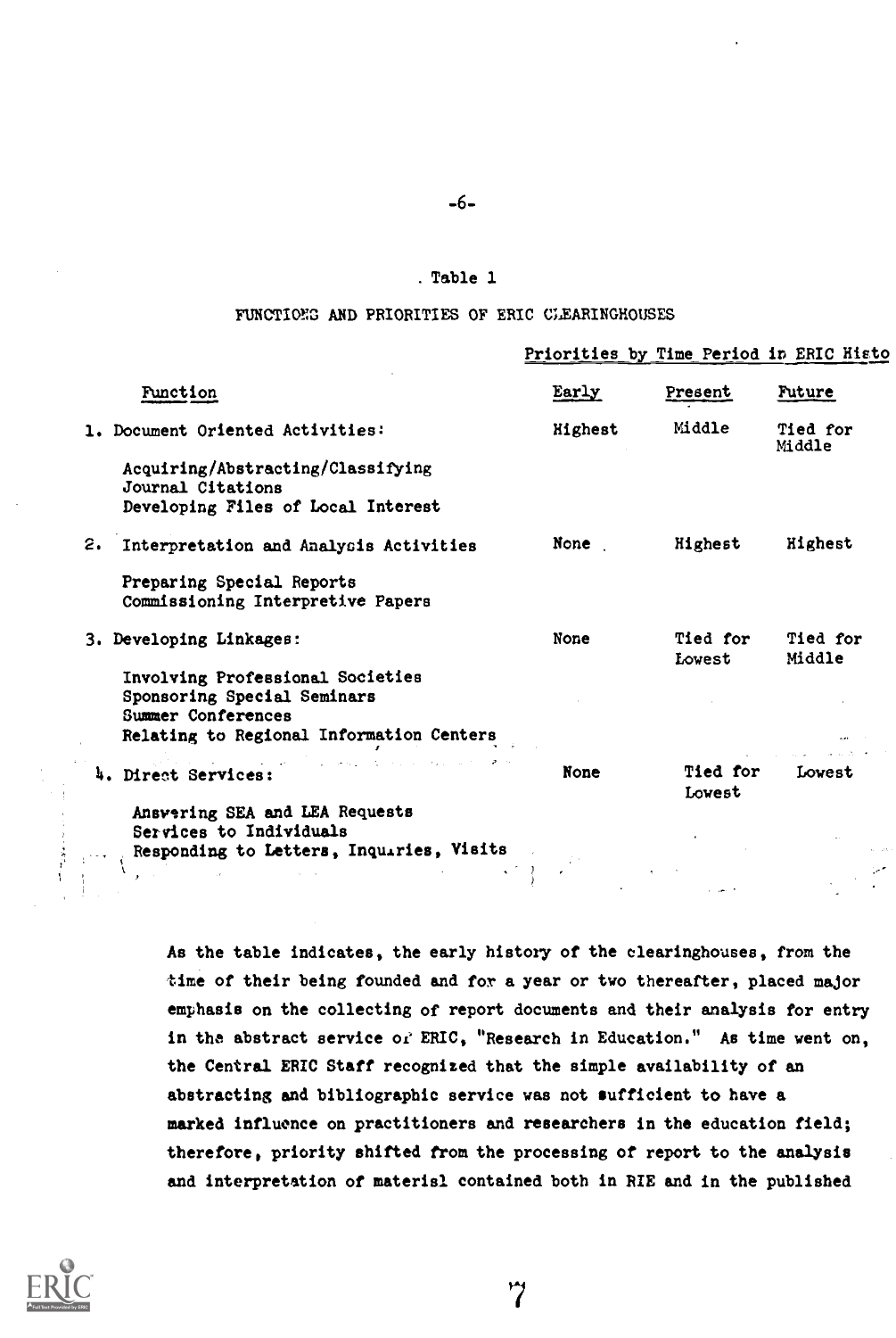literature. While the documentation activities of the clearinghouses were still important, the mechanical aspects of handling the report literature had been well worked out and routinized. The professional directors of the clearinghouses were able to turn their attention to more analytic and interpretive questions. The Central Clearinghouse Staff indicates that they now hope these trends will be further emphasized, with the clearinghouses taking a still more active role in interpreting the results of research, development, and inzovative practice throughout the education community. In addition to analytic reports, the importance of special seminars and the communication aspects of professional societies, the role of regional and-state information centers are recognized and given emphasis. It was suggested that in the future the document-oriented processing activities will, perhaps, be given a still lower priority in the overall operation of the ERIC clearinghouses.

# B. The Users of ERIC Products

In considering the function and priorities of the clearinghouses, it became apparert that there was not a clear definition of who were the prime users of clearinghouse services. Probably in the early time period the clearinghouses tended to be oriented toward the academic researcher and those workers in the then recently established regional development laboratories. As time went on, it became evident that there was a great need to broaden the role of the clearinghcises from their emphasis on research reporting to an emphasis on overall educational resources. With this change in emphasis, there was a corresponding change in the audience toward whom the ERIC clearinghouses were oriented.

It now seems to be the belief of the Central ERIC Clearinghouse Management that the ERIC system should be primarily oriented toward



-7-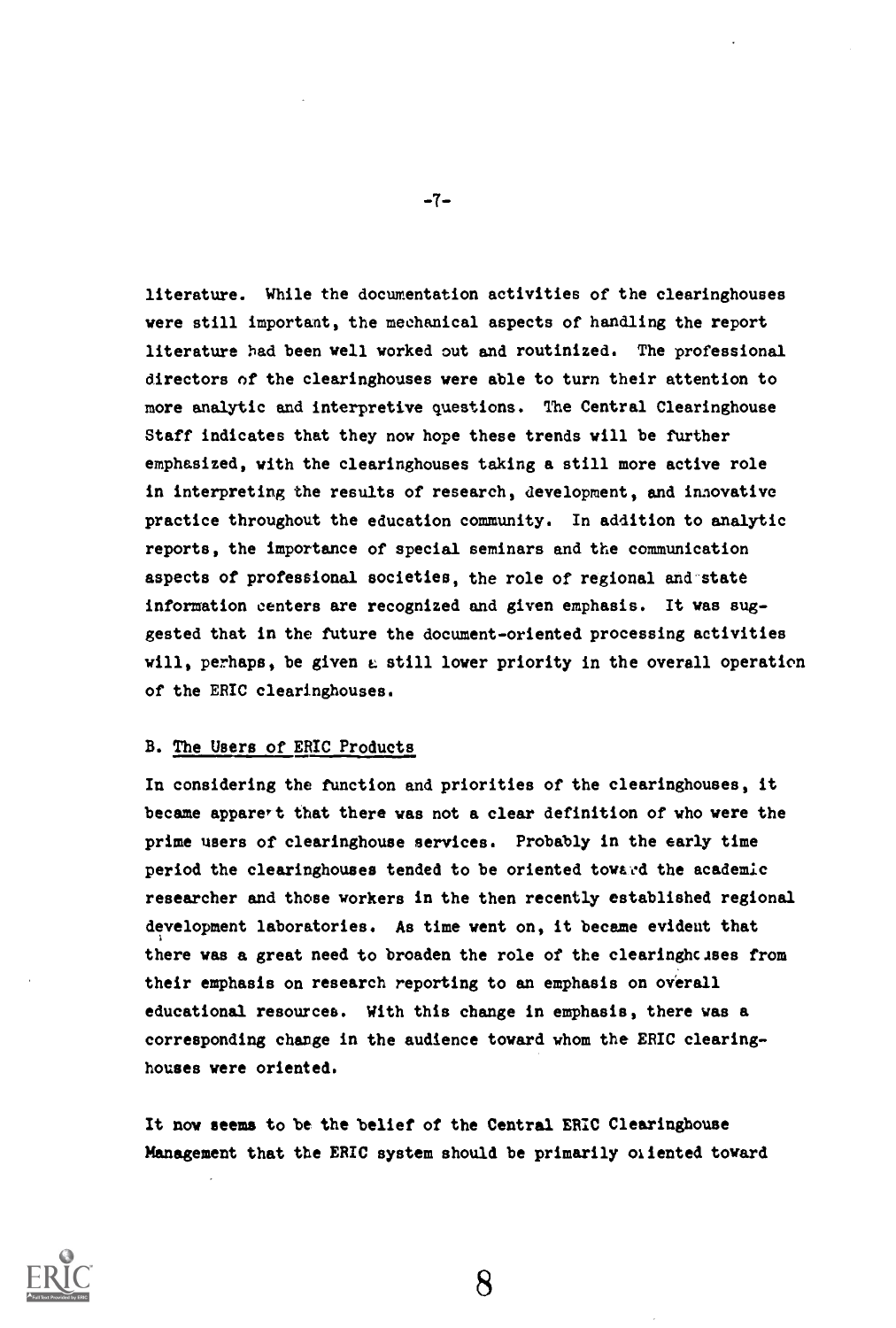serving the larger educational needs as represented ty the requirements of the practitioners in the local and state educational agencies. This shift from a service oriented primarily to the researchers to one for the practitioner has resulted in a corresponding change in the role of the clearinghouse and the clearinghouse director. Generally, the researcher is satisfied if he has a system which makes havailable a bibliographic record of the existing literature. He wants to have a descriptive or evaluative abstract of the literature, as well as the appropriate bibliographic references. It is his mission to analyze this literature and condense it in accordance with his needs. On the other hand, the practitioner has quite different needs. Generally, he has neither the time nor the inclination to make a detailed study of all the relevant literature on a particular problem he may face in his day to day duties. Rather, he wants an authoritative and succinctly stated summary of the relevant knowledge, as well as an interpretation which will lead to wise action on his part.

The review group recognizes that the statement of a dichotomy, with the researcher on the one hand and practitioner on the other, is too simple and that their needs tend, to some degree, to overlap. Nevertheless, we gained the impression that the differing requirements of these two roles had not been recognized clearly when giving guidance to the directors of the clearinghouses. There seemed to be a feeling by some on the ERIC staff that traditional bibliographic services were important and a belief that this role of the ERIC clearinghouse should be emphasized and continued at a high level. But again, there was a recognition that the ERIC system must go beyond its document-processing activities and that its ultimate success would be judged by the influence it had on the everyday practice of the educational community. It is perhaps enough to simply state these points to lead to the suggestion that the Central ERIC Management is



-8-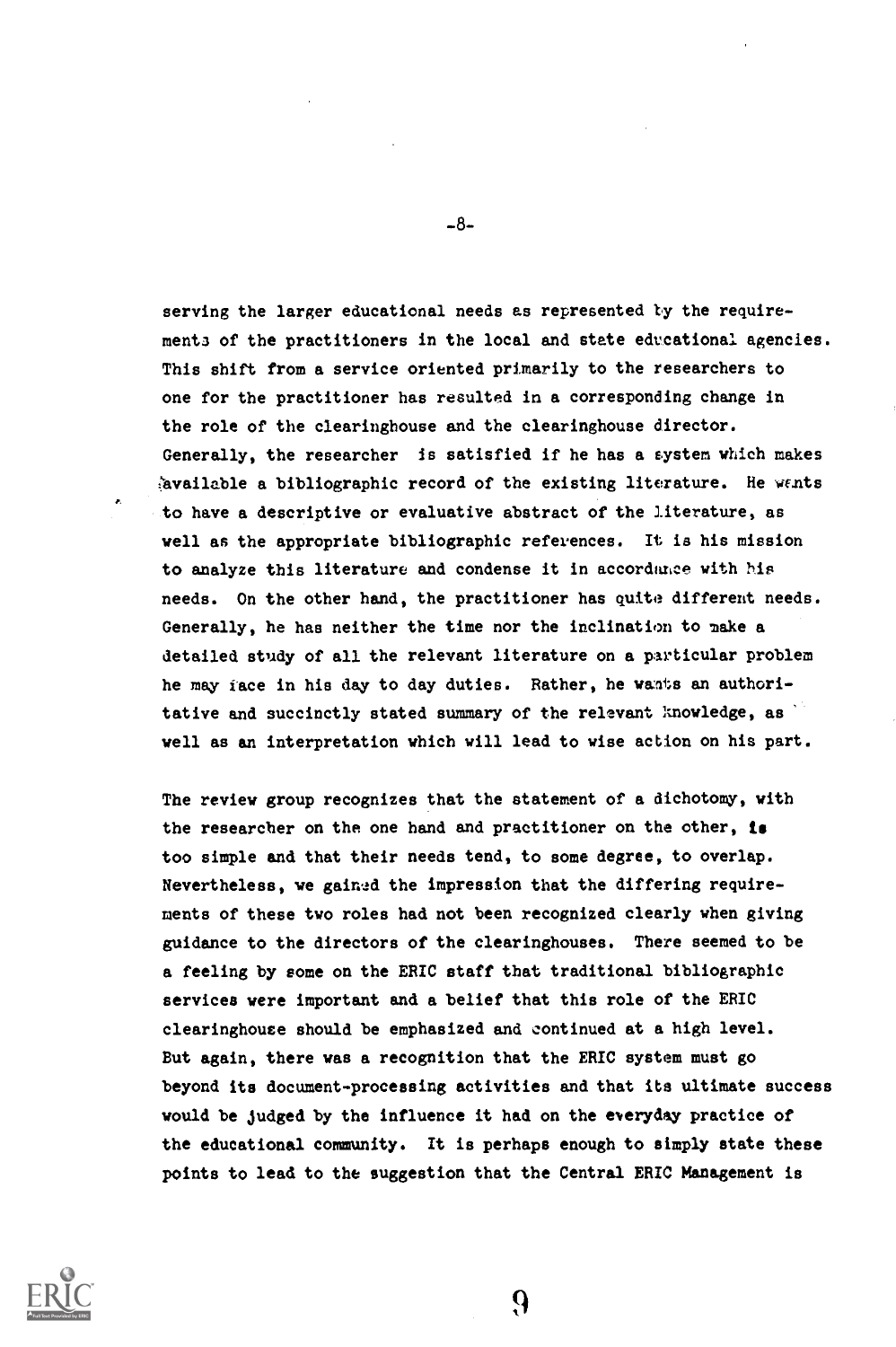somewhat conflicted regarding the relative emphasis that should be placid on these roles As a result, the guidance to the clearinghouse directors may lack something in clarity. Guidance should be given in functional terms such as mackground needed to understand the report, newness of topics to be covered, level of detail, style, etc.

-9-

# C. Difference in Emphasis between Clearinghouses

In considering the allocation of resources among the clearinghouses and the way in which these resources were utilized within the clearing houses, the Review Group had available a detailed analysis of the ERIC clearinghouse expenditures for  $J'Y$  69. This analysis showed that the clearinghouses had received cbuut \$3 million in federal support in FY 69 and that the average clearinghouse had received approximately \$175 thousand. The figures detailed the way in which the clearinghouses had used their resources in three major categories: those related to document acquisition, selectfon, and processing; secondly, those activities related to the preparation of interpretation and analysis reports, newsletters, bulletins, and other linkage work; and, thirdly, those expenditures related to the overall management of the clearinghouses, their training activities, advisory boards, and public relations. As a general rule, approximately a third of the resources were devoted to acquisition and processing. Another third were devoted to analysis and dissemination activities, and the remaining to administration and special projects. While these generalizations are true for the clearinghouses as a whole, we note wide variation from clearinghouse to clearinghouse. For example, in the area of document acquisition and processing, one clearinghouse spent as little as 20% of its resources on these activities, while another spent just over 55% on them. In the area of analysis, interpretation, and linkage work, one clearinghouse speed about 20% of its resources in this area, and another spent almost 65% of its resources on these activities. Similarly, one



 $1<sub>0</sub>$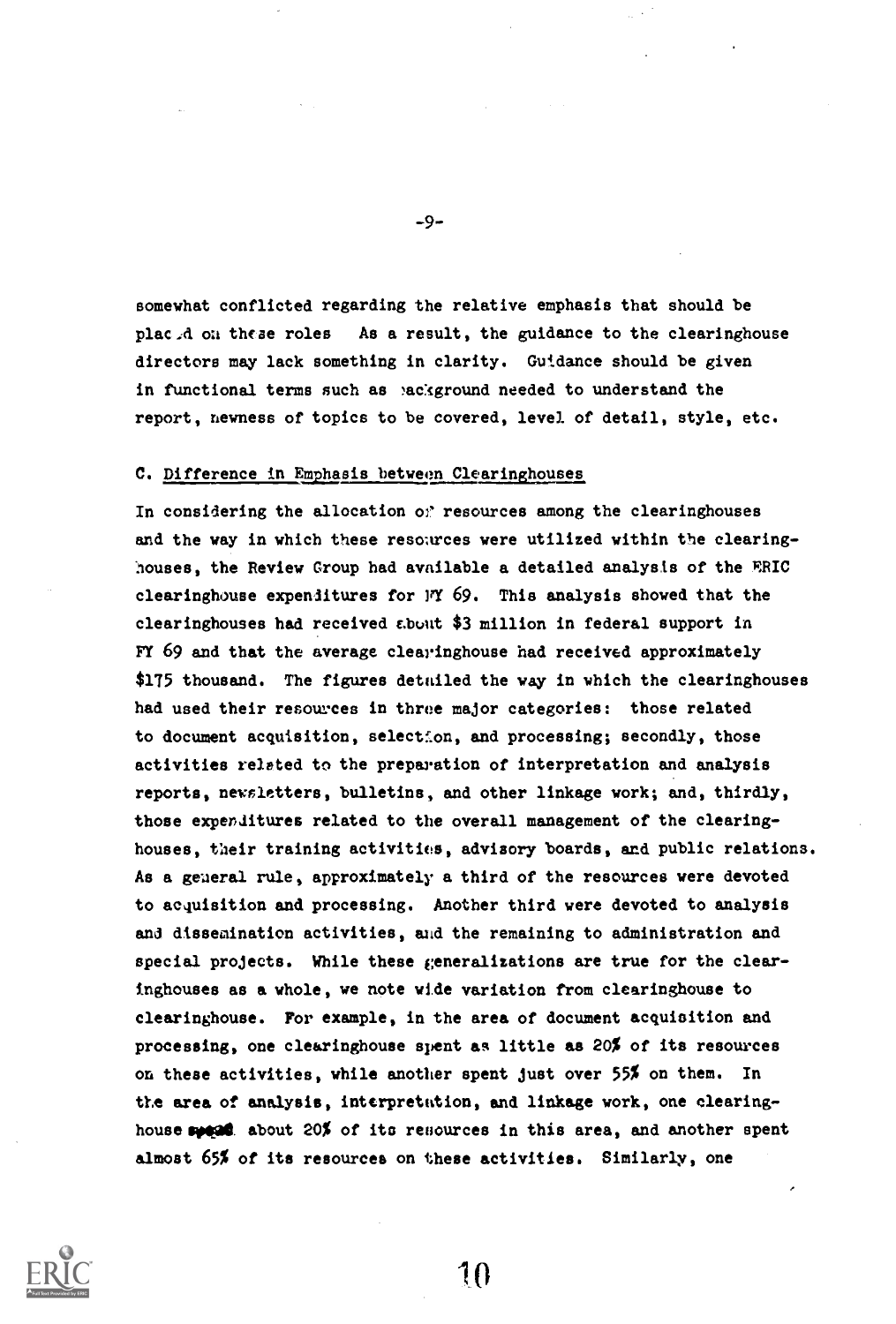clearinghouse seemed to have used as little as 10% of its resources on administration, advisory boards, end public relations, whereas another spent as high as  $40\%$ .

-10-

These wide variations in level of expenditures could be accounted for by several factors. FY 69 was the first year in which such statistics had been accumulated and it is quite possible that the clearinghouses had different practices in allocating expenditures under different categories, and thus the wide variations are more a function of bookkeeping than they are of the reality of expenditures. On the other hand, the Central ERIC Clearinghouse Staff indicated that they were aware of quite a degree of variation from clearinghouse to clearinghouse in the emphasis that is placed on the several functional activities. While there should not necessarily be great uniformity among the clearinghouses, the existence of wide variations raises question as to the extent to which the clearinghouse directions were operating under common assumptions regarding the relative importance the Central Clearinghouse Staff places on these different activities. The Review Group suggests that the Central ERIC Clearinghouse Staff examine the FY 69 expenditures, and the FY TO expenditures just now being collected, to see if they are in agreement with the relative emphasis being placed on expenditures and can rationalize the variations from clearinghouse to clearinghouse. It may be found that the several clearinghouse directors are following their idiosyncratic interpretations of guidance from central ERIC and that more uniform guidance is called for.

## IV. THE BIBLIOGRAPHIC AND DOCUMENTATION FUNCTION

## A. The Use of ERIC Materials

The Review Group did not have as one of its reaponsibilities an analysis of the functional utility or extent of utilization of the ERIC system. Nevertheless we were inevitably drawn to the question of the way in

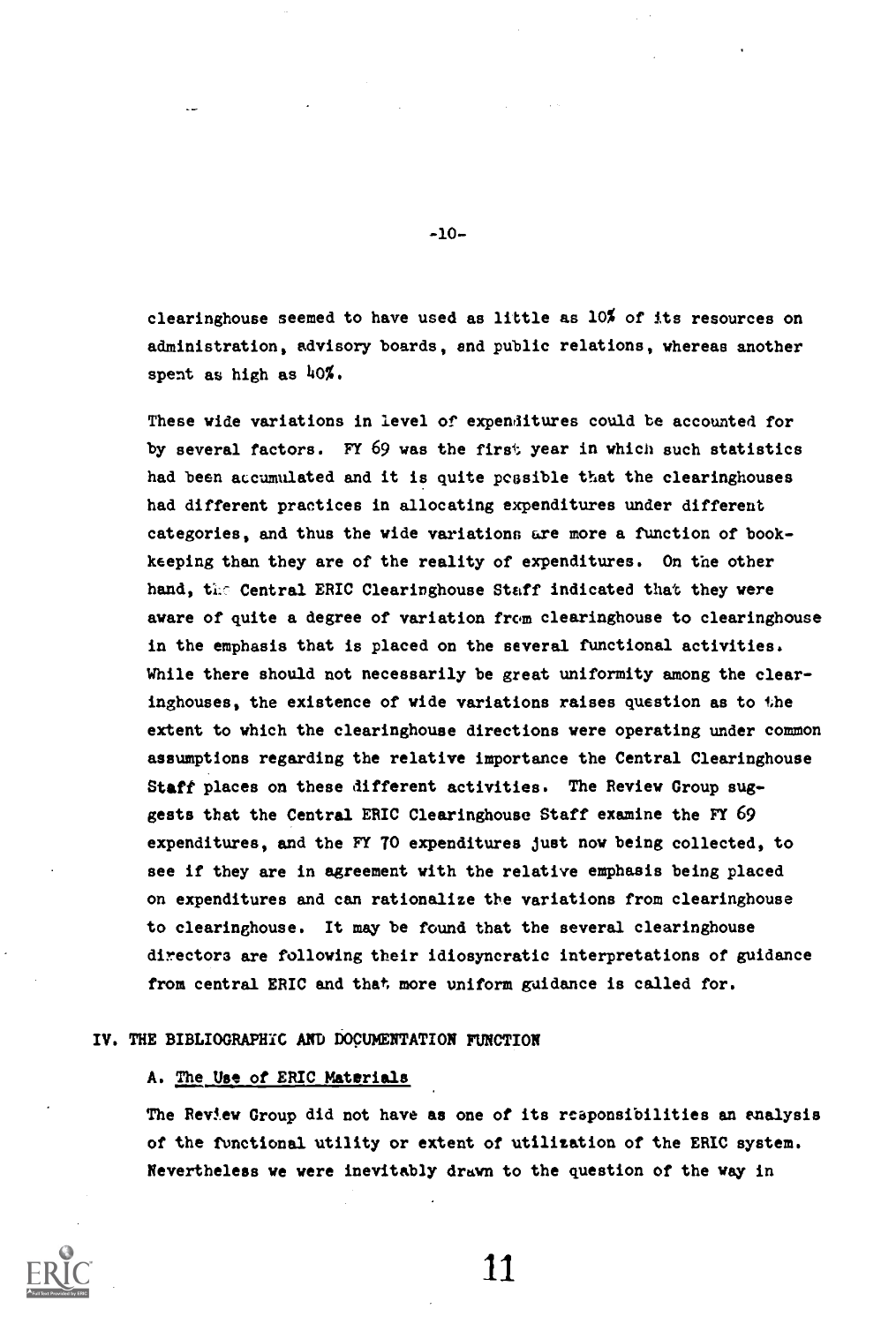which the ERIC bibliographic services are being used and the different kinds of users. Most of the Management Review Group members have had experience in the use of ERIC materials and some were in day-to-day contact with these materials. In particular, three different members described how they used ERIC materials.

In the San Francisco Bay area there is the Information and Dissemination Center for Educational Materials supported by local school districts. One of the major resources available to this center is the various ERIC materials. It is reported that these materials are used by the dissemination center on a daily basis. For example, in February 1970 the Center had 55 individnal requests which were satisfied by search of the ERIC material. As a result of these searches, 850 microfiche and about 350 photocopies were supplied to requesters. Had it not been for the availability of the ERIC bibliographic resources, these requests for service could not have been efficiently fulfilled.

Recantly the New York State Education Department has started an Educational Resource Information Center giving service to local educators. Although this service was started only in January of 1970, by April and May it was receiving monthly over 300 requests for services. Again, these services were dependent on the ERIC materials being supplied through the clearinghouses and the central ERIC system.

In a different area, information was collected regarding the use of ERIC materials at the library of Teachers College, Columbia University, Ncv York City. Users of the system during one week were queried regarding the reason they were using the materials and their educational status. Of the 49 users, 40 were students, while four were researchers, and five were outside visitors. Of these users, 19 were using the system in connection with class assignments, 16 on term papers, nine on dissertation searches, and the remainder on miscellaneous activities.



 $-11-$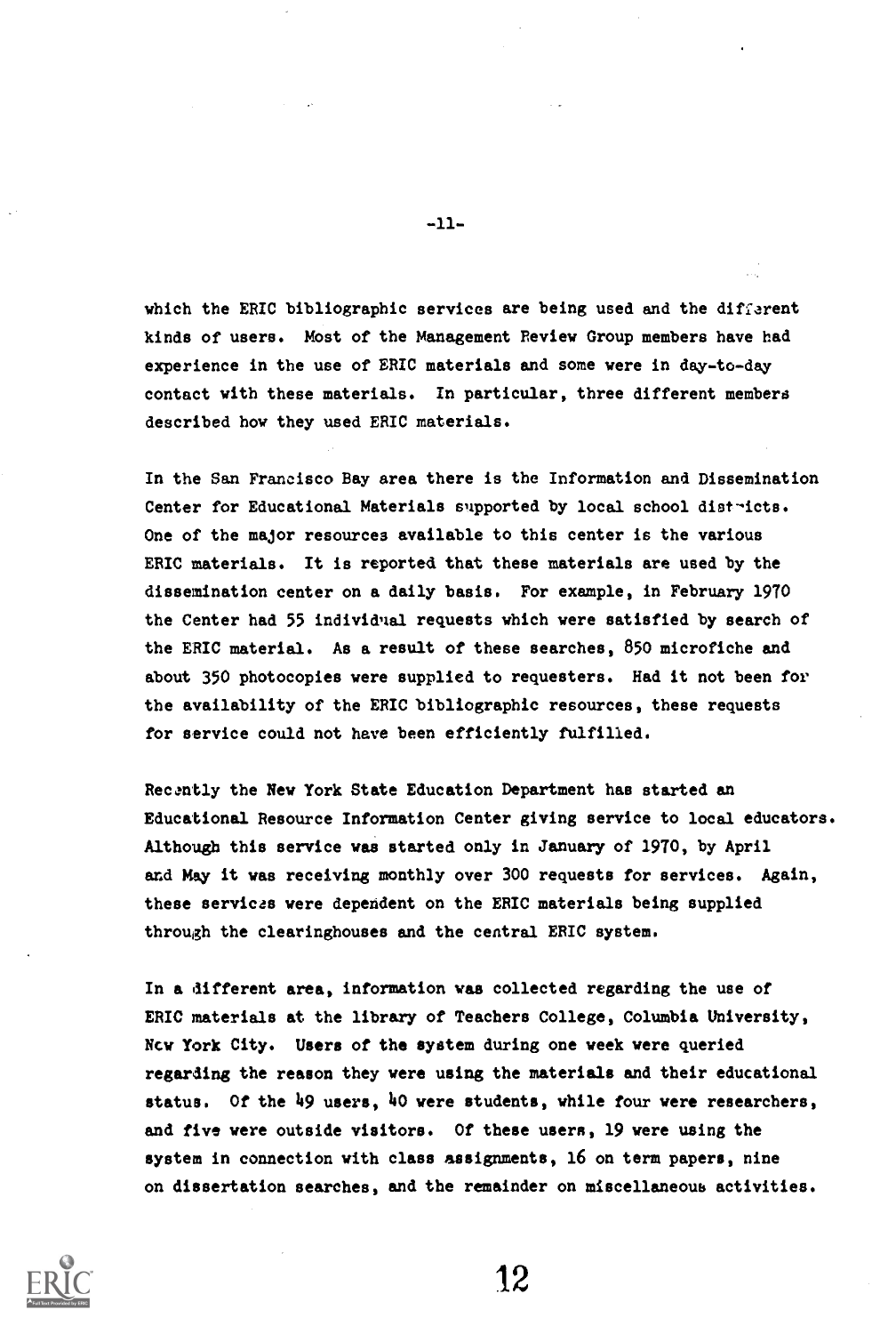These examples are cited to give a feeling of the way in which the ERIC bibliographic materials are being used through the country. Without making an exhaustive evaluation, the Review Group is convinced that the ERIC bibliographic materials form a very important and useful resource which is critical to the operation of many information services throughout the educational community.

#### B. Coneideration of the Criteria of Utility

As the amount of report literature in a given field becomes subject to bibliographic control, a point is reached at which it becomes prohibitively expensive to capture the last few documents. In general, the addition of each new document to a bibliographic service becomes less and less cost-effective in terms of the incremental information which is suded to the base bibliographic file. When a new subject area is being developed, and bibliographic control is first being exercised, the addition of new items of information adds considerably to the store of total organized information regarding the subject, but as the file becomes larger and the total amount of information becomes more definitive, then the addition of any single new piece of information, on the average, adds less to the total amount of information. This point is made to show the dilemma facing all bibliographic and information resource stores, namely, the problem of how exhaustive and complete the system should try to be.

Related to this is the question of where a particular store of information is perceived as lying on the general curve mentioned above, To illustrate these points, several hypothetical figures have been drawn. These figures are not based on em; foal evidence but reflect the general opinion of the Review Group regarding the shape of the curves for these particular topics. Figure 1 (page 15) shows the possible shape of the relationship between the percent of the report literature covered and the cumulative value of adding new reports for the two areas of testa,



-12-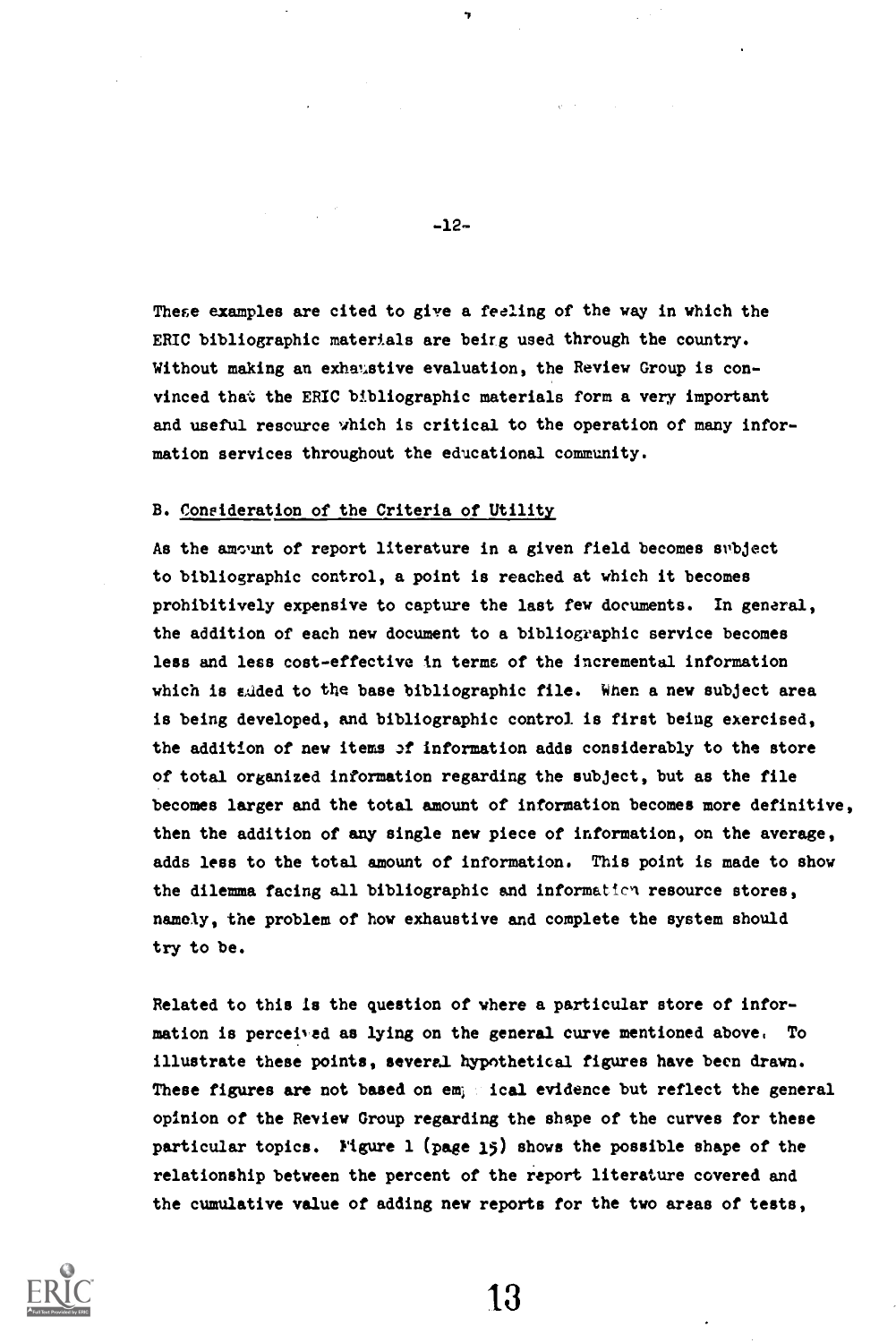measurements and evaluation and the area of the urban disadvantaged. The curve for tests and measurement starts at a relatively low level. This is because tests and measurements is a traditional subject in education awl there already exists a large literature both in book and journal form. Thus the addition of new material from the report literature starts from a large base and each new report does not, percentagewise, add a great deal to the overall store of information. On the other hand, the area of the urban disadvantaged is relatively new and rests on a much less secure theoretical and erpirical foundation than does the area of tests and measurement. Thus the formation of a new bibliographic store on urban disadvantaged starts out at a higher utility level and likewise the addition of each new report adds more to the total sum of information than does the addition of a similar item in the tests and measurement area. The importance of each clearinghouse's information to the overall fund of information in its specialty area differs depending on the level of sophistication and the total am unt of literature available in that particular area. It would be instructive to have curves similar to these for all the areas covered by the clearinghouses. No doubt there would be some disagreement from authority to authority as to the nature of these curves, but until there is reasonable understanding of the intercept and slope of the curves, it will be difficult to develop a rational position as to the emphasis that should be placed on the bibliographic and document collection activities in the several areas represented by the clearinghouses.

Figure 2 represents another way of thinking about the bibliographic materials available from any clearinghouse. Figure 2 is a possible representation of the relationship between the percentage of material covered in the area of testa and evaluation and the cumulative value of adding a new report as viewed from the perspective of several different



-13-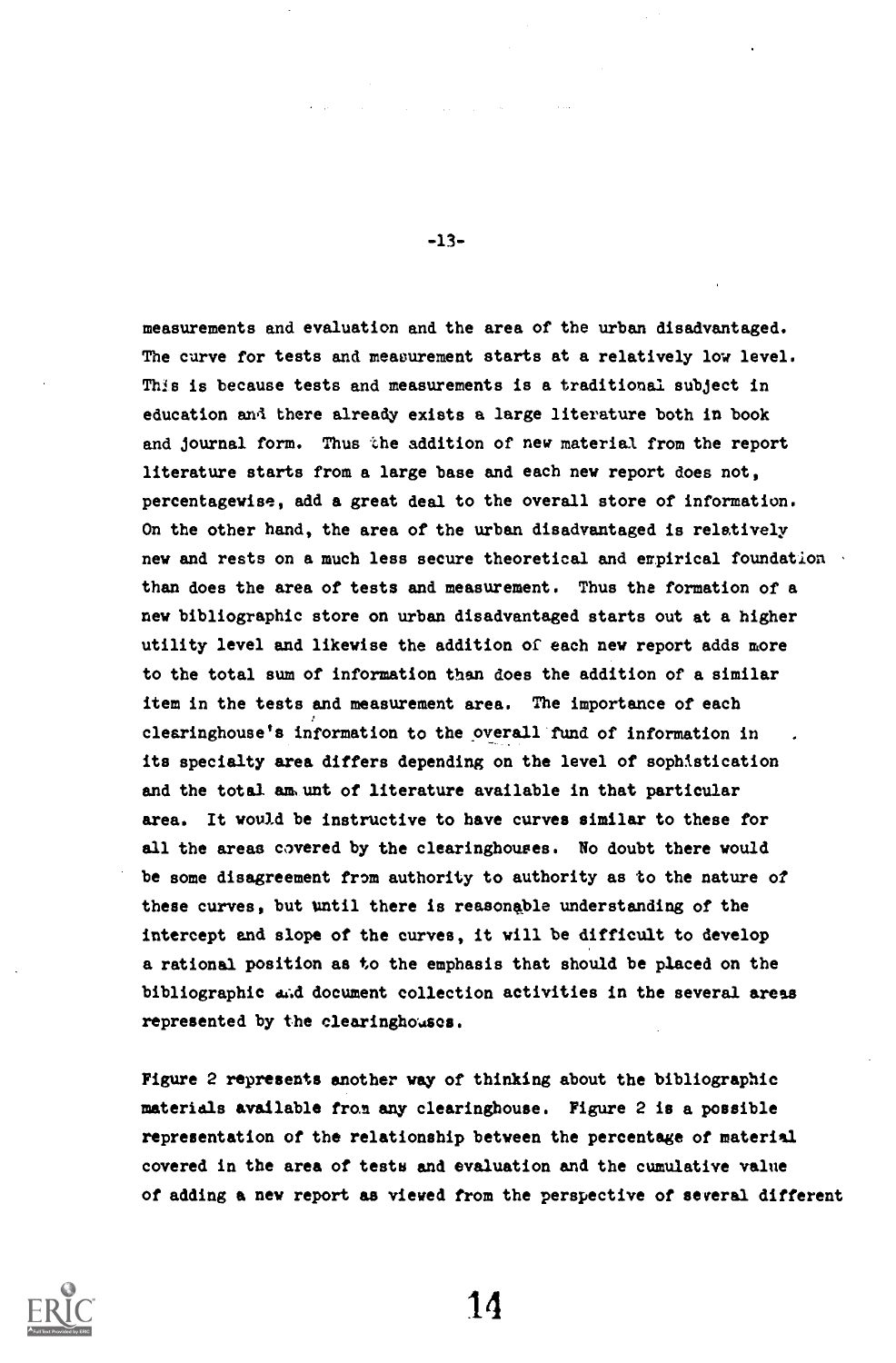users. If this representation is correct, it argues that the practitioner, the student-scholar, and the researcher all receive about the same amount of information through the addition of items to a clearinghouse bibliography in this particular area. This is based on the supposition that the amount of literature in this area is already quite great, is covered by a number of different bibliographic and abstracting services and that the increment derived from any particular item is not great for any of the user populations. On the other hand, Figure 3 shows a quite different set of curves for the area of urban disadvantaged. The rationale behind these curves is that for the researcher, the report literature in urban disadvancaged is, relatively speaking, unsophisticated and unsystematized. Many of the reports are not based on sound experimental or observational material but rather are impressionistic and single case studies. Thus the researcher finds this naterial of limited value in his effort to work in the field. The curve shows that for each item added, on the average, the researcher does not gain a great deal. On the other hend, for the practitioner who is faced with the problem of working in the area of urban disadvantaged, the initial formation of a body of information, as unreliable as it may be, is still his best source of information and probably the only one to which he can turn. Thus any material is welcome and the addition of new items adds, relatively speaking, more to bis information about a particular topic. The student-scholar tends to fall between these two extremes. He wishes to understand the phenomena, to draw generalizations about it, and to be more detached than does the practitioner who must take action.

A consideration of these figures emphasizes several points. One is that the bibliographic functions of the different centers vary considerably in terms of their information utility, that this variation depends on



 $-14-$ 

15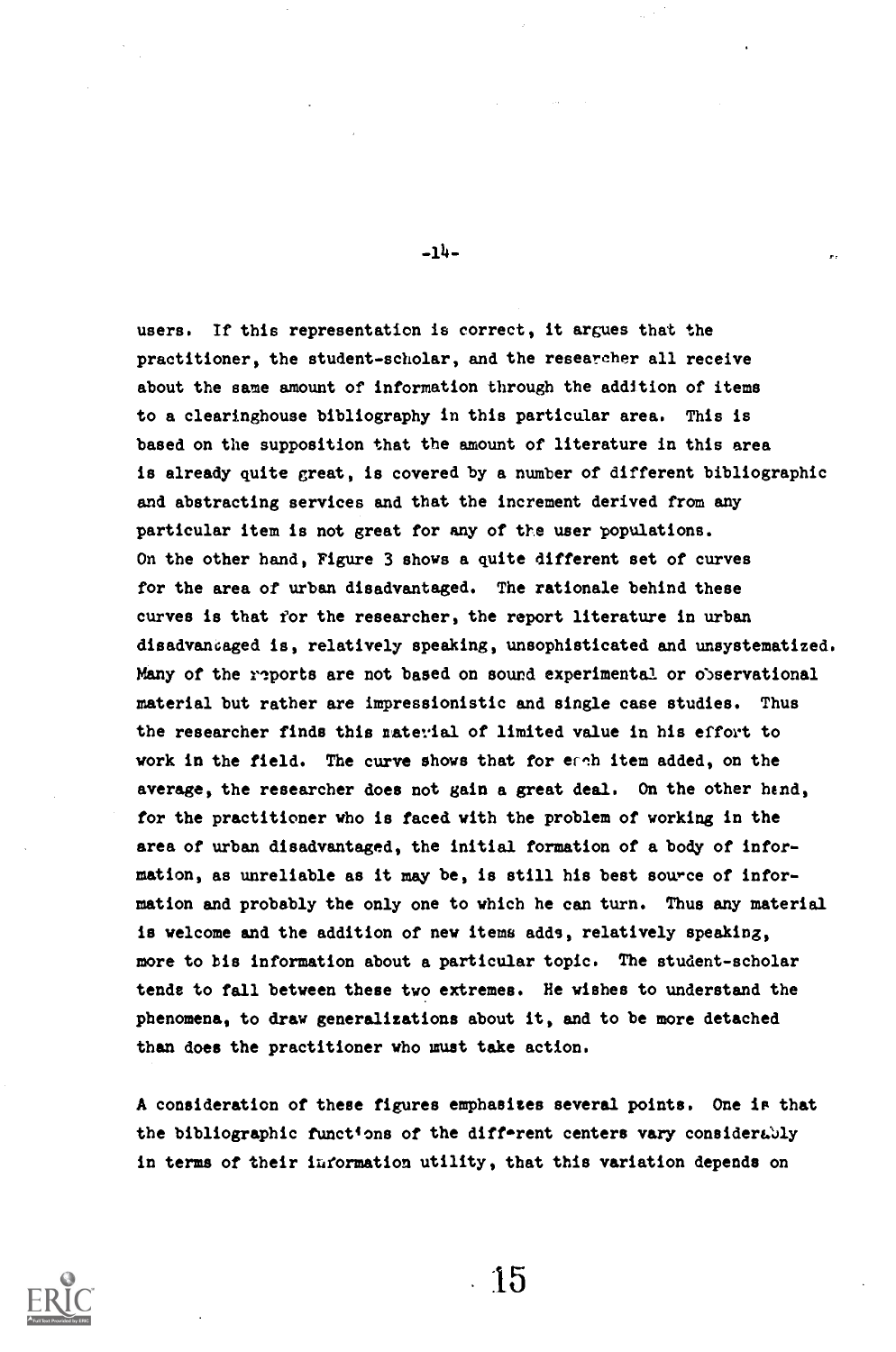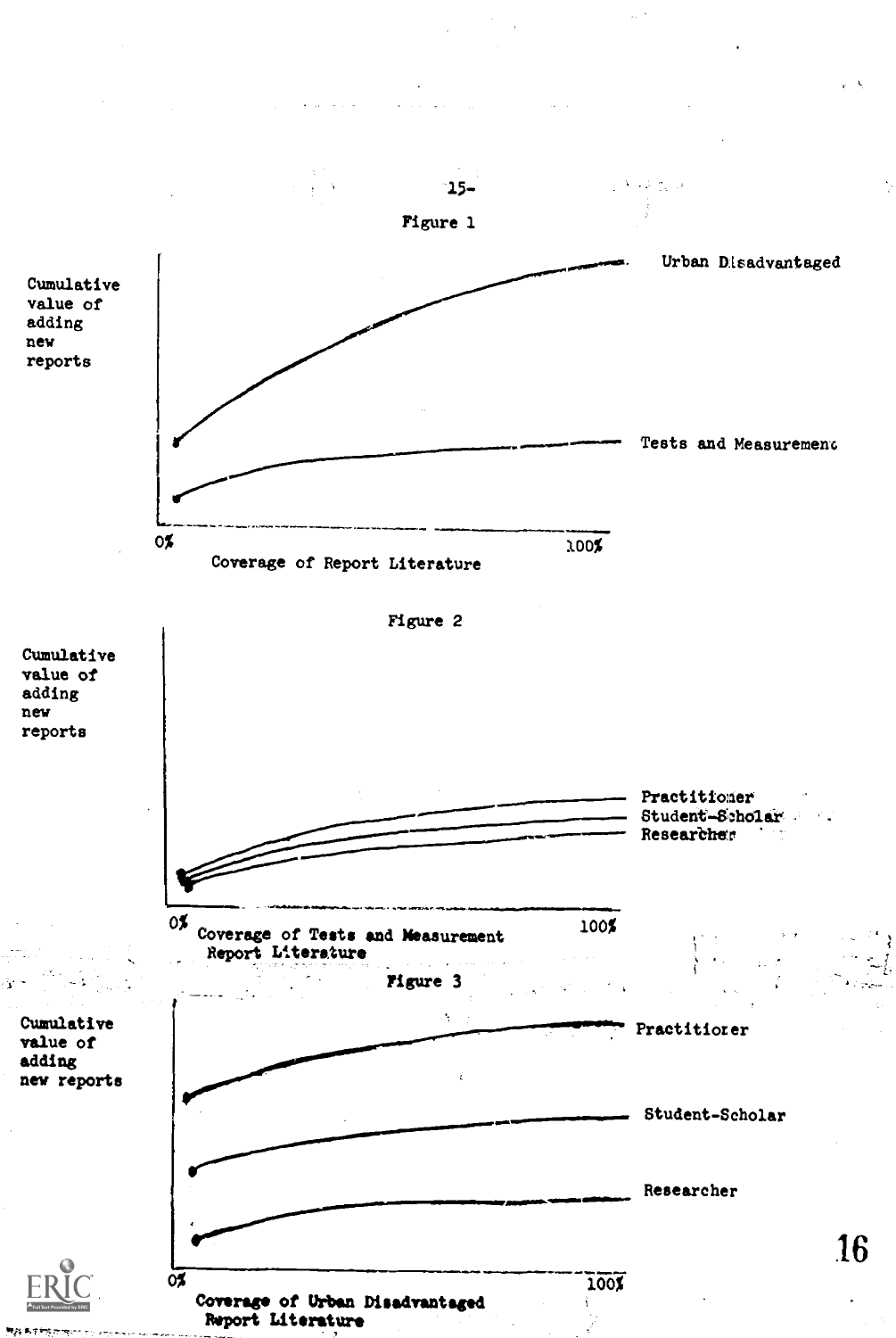a number of factors, but particularly on the state of knovledge, understanding, and documentation in any particular field. Second, the importance of establishing a large ERIC data base differs considerably from field to field. This variation depends on a number of things, but particularly on the status of the field, its general support institutions, the level of development of theory in the field, and general ability of educators to deal with problems in the area. Third, the curves emphasize that the importance of the ERIC data base varies depending on the user. In some areas researchers will find much less incremental value in adding material to the data base than will practitioners.

The fourth factor to be considered relative to the curves revolves around the coordinates at which the present ERIC file stands in the distribution of coverage of the literature. For example, it is conceivable that in the area of tests and measurement the literature is at a 75% coverage point, whereas in the area of the urban disadvantaged it is only at a 10% coverage point (or perhaps the percentage should be reversed). The ERIC management should have a perception of where each clearinghous? stands relative to this question and thus be guided by the relative emphasis that should be placed on bibliographic activities at the several clearinghouses. Probably not too much emphasis should be placed on the exact shape of the curves presented here. They dc represent, however, a method whereby the ERIC management could examine the relative importance of the literature being processed by the several clearinghouses.

# C. Source of ERIC Documents

The above leads to the question of the source of the documents that are covered in the ERIC bibliographic system. It is reported that the RIE portion of the system receives about 15% of its documents from



-16-

17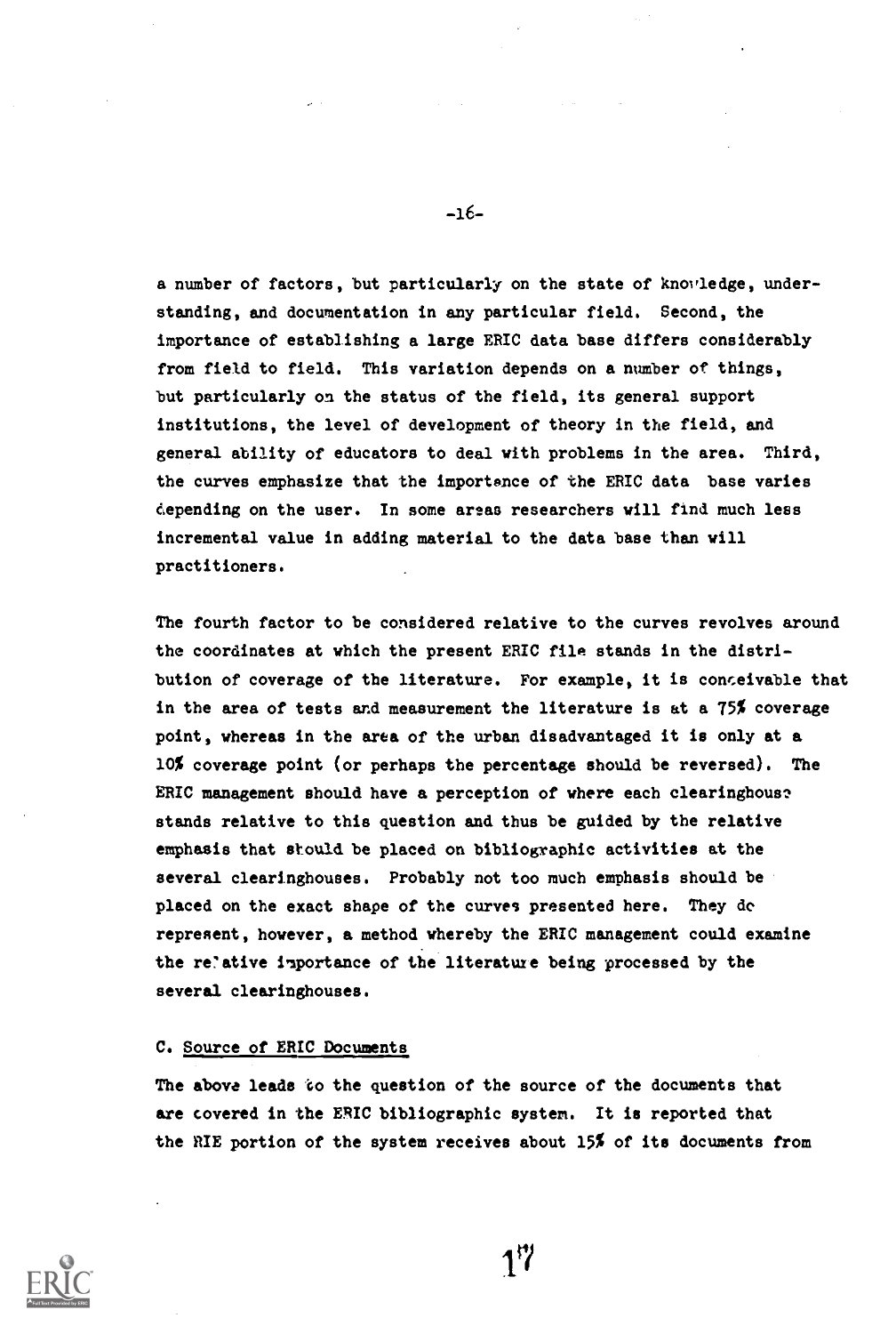mandatory sources; that is to say, from reports which are generated as the result of studies sponsored by the Federal Government and which are required to be reported in ERIC. The other  $85\%$  are either volunteered to the ERIC clearinghouses directly or the ERIC clearinghouses have established relationships with authors and professional organizations which know that they would like to receive report literature. It is reported that of the 85% volunteered to the ERIC clearinghouse, editors screen the material and reject about two-thirds as either being of local interest or of being repetitive of material already contained in RIE. It should be noted that the clearinghouses do not abstract and enter into the RIE file material which appears in the regular journal literature; rather, citations are entered in CIJE, which ERIC sponsors, and is published through a commercial organization.

Central ERIC should consider the quantity and quality of material entering and being retained within the ERIC system. As the data file grows it will become excessively large for ease of handling. Similarly, some material which entered the system in the beginning will become obsolete or will have been replaced by later material. Consideration should be given to dropping some material from the file. Likewise, it may become desirable to partition the file by subject matter or some other functional category. This would enable users to search a data base more nearly tailored to their interests.

Another problem which needs to be considered is the basic nature of the material to be included in the ERIC system. As has been mentioned, it originally started with emphasis on the research literature. As the system has evolved there has been more emphasis on the total resources available in education rather than on just research. There needs to be an examination of the question of the kind of material that should be entered into ERIC. In addition to the research literature should RIE contain reports on material regarding curriculum, or teaching



-17-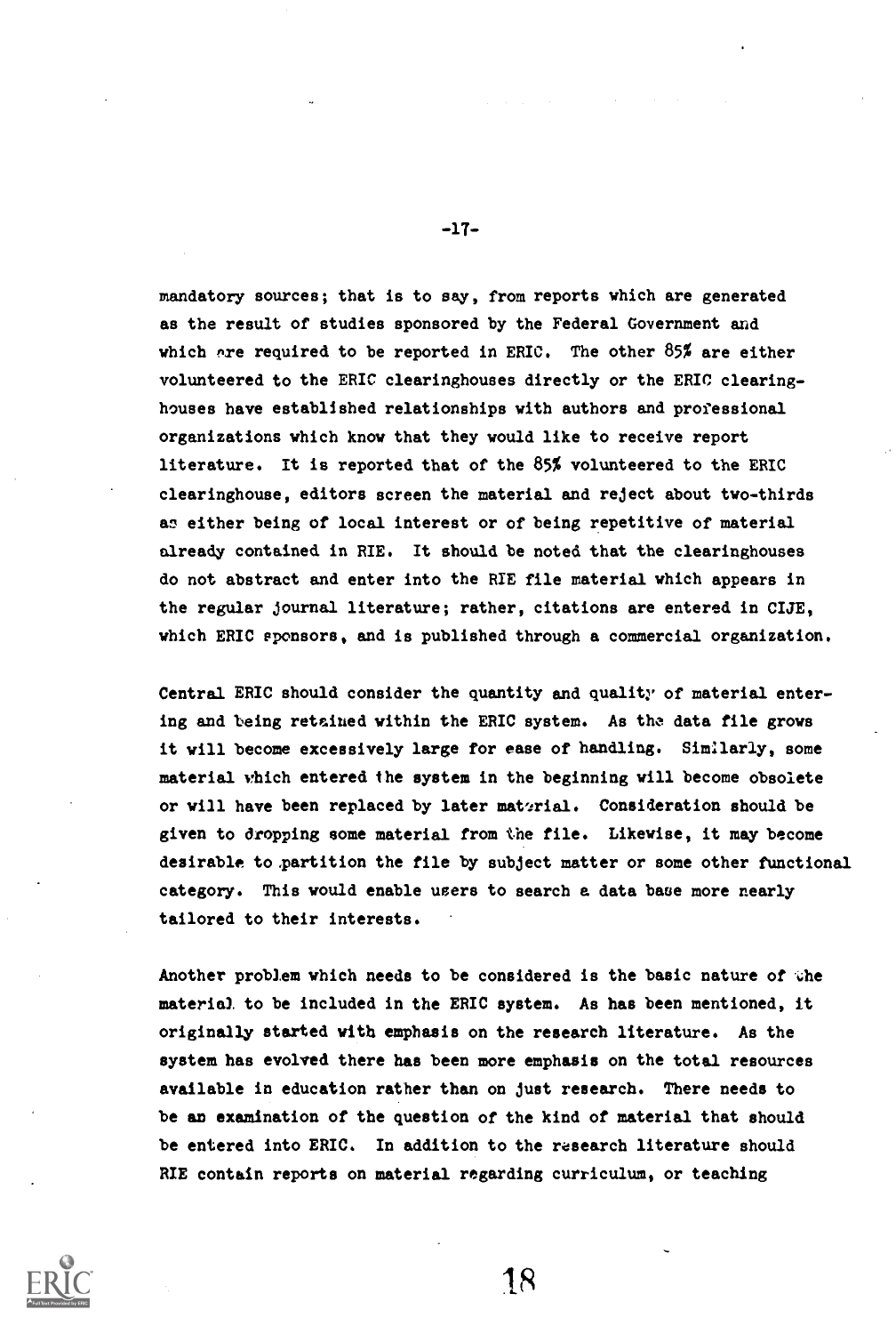materials available in different subject areas? In general, the tendency he- the to limit ERIC to the report literature, but there is a growing teling that this may be too narrow an orientation.

## n. Centralized Processing

There is question regarding the desirability of centralizing much of the processing that is now carried out at the several clearinghouses. As the processing activities have become more and more routine it has become increasingly feasible to centralize this portion of the ERIC document work. Under this scheme the documents would still be collected by the several ERIC clearinghouses but much of the bibliographic functions and the abstracting activities would be centralized in one place. It is suggested that such a centralization might significantly decrease the cost of processing. It is reported that the costs of bibliographic and abstracting functions in the current ERIC , system average about \$50 an item. It has been suggested that some other indexing and abstracting services are able to produce their material at a significantly lower rate. The Management Review Committee did not have the resources to examine this question in detail but does recommend that the ERIC central staff undertake an intensive examination of the funds that might be saved through the centralization of processing ictivities. It should be emphasized that such a change does not necessarily decrease the importance of the ERIC clearinghouse, since many of the functions that might be transferred are of a routine nature. On the other hand, careful consideration needs to be given to the extent to which savings would actually be achieved, and also consideration needs to be given to the possibility that many activities at ERIC clearinghouses may have a great interdependence.

#### V. THE INTERPRETATION AND ANALYSIS FUNCTION

Each ERIC clearinghouse generates products that summarize, review, and synthesize the state of knowledge on topics within its area of interest.



19

-18-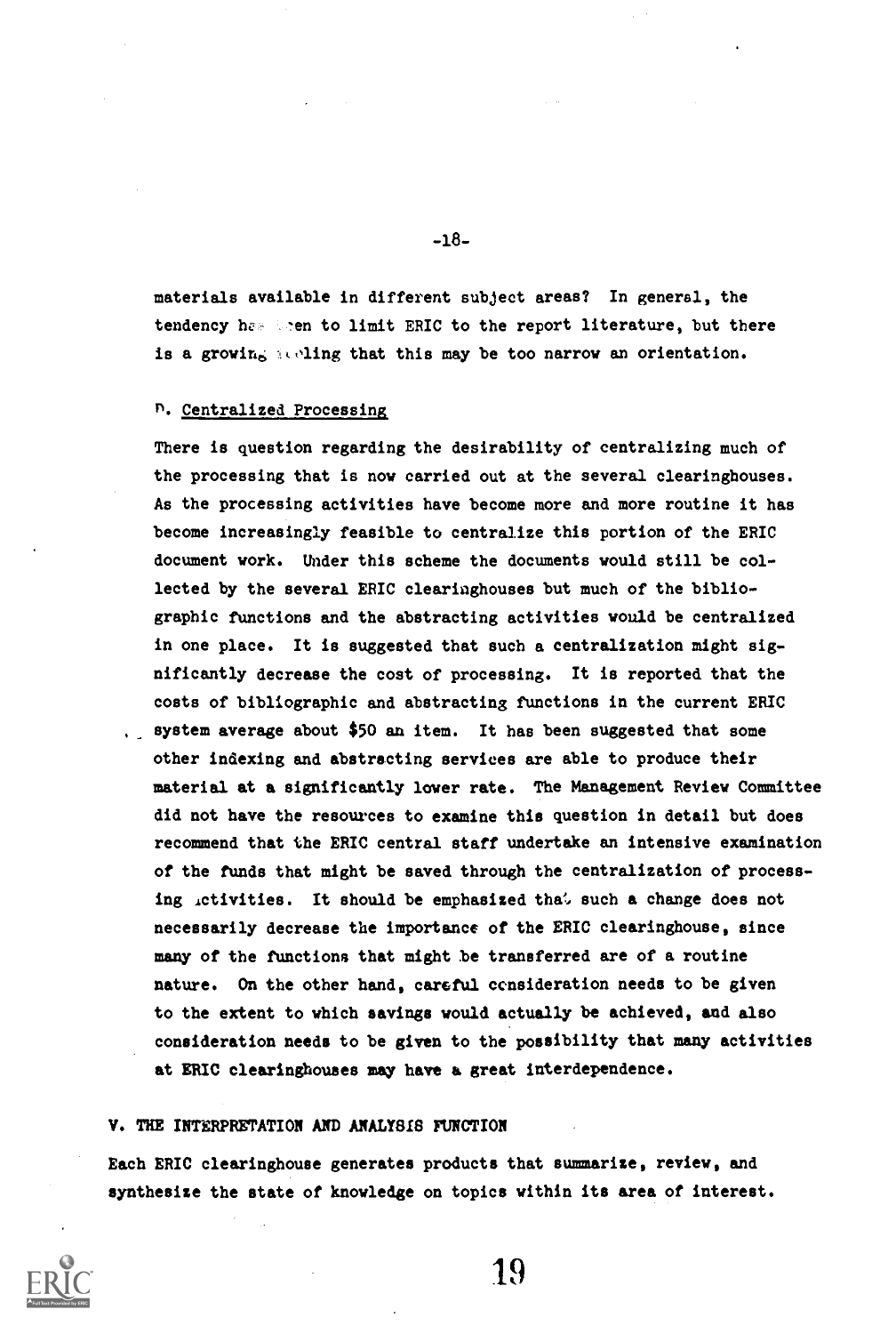Originally, ERIC management placed primary emphasis on the collecting and processing of report literature. In recent years, however, the emphasis has changed by placing priority on the production of interpretive papers, state-of-the-art reviews, etc. In the last three years 234 annotated bibliographies on selected topics have been produced by the clearinghouses. During the acme period 223 review and state-of-the-art papers have been published. The emphasis on these reports is reflected in the increasing number year by year. In FY 68 there were 32 review and state-of-the-art papers; in FY 69 there were 81; and in FY 70 there were 110.

In producing this material the responsibility for its initiation and production rests almost entirely with the director of the clearinghouse. It is expected that because of his expertise in the various substantive areas he will be alert to the topics which will be of greatest interest to his colleagues and others using ERIC products. Generally, he will decide the topics to be covered and the method to be ured in obtaining the paper. Frequently he will consult with his other colleagues at the clearinghouse or in the educational institution where the clearinghouse resides. Frequently he will also review his plans with his national advisory board. The Review Group has the impression that while the Central ERIC Staff has indicated the priority they plate on the general production of interpretive and analysis materials, it has remained largely to the discretion of the clearinghouse director as to what materials will be produced, the audience for whom they are intended, and the method by which they should be produced.

Although the Review Group did not make an extensive study of the process of producing such reports, it is our general observation that sometimes these reports are written by the clearinghouse director himself or in collaboration with members of his staff. At other times, the director asks knowledgeable professionals to produce reports on a particular subject. The clearinghouse usually supports the author by preparing bibliographic material, in supplying reports in its files, in giving secretarial support, and, at times, remunerates the author by offering an honorarium. Apparently, what support and whether or



-19-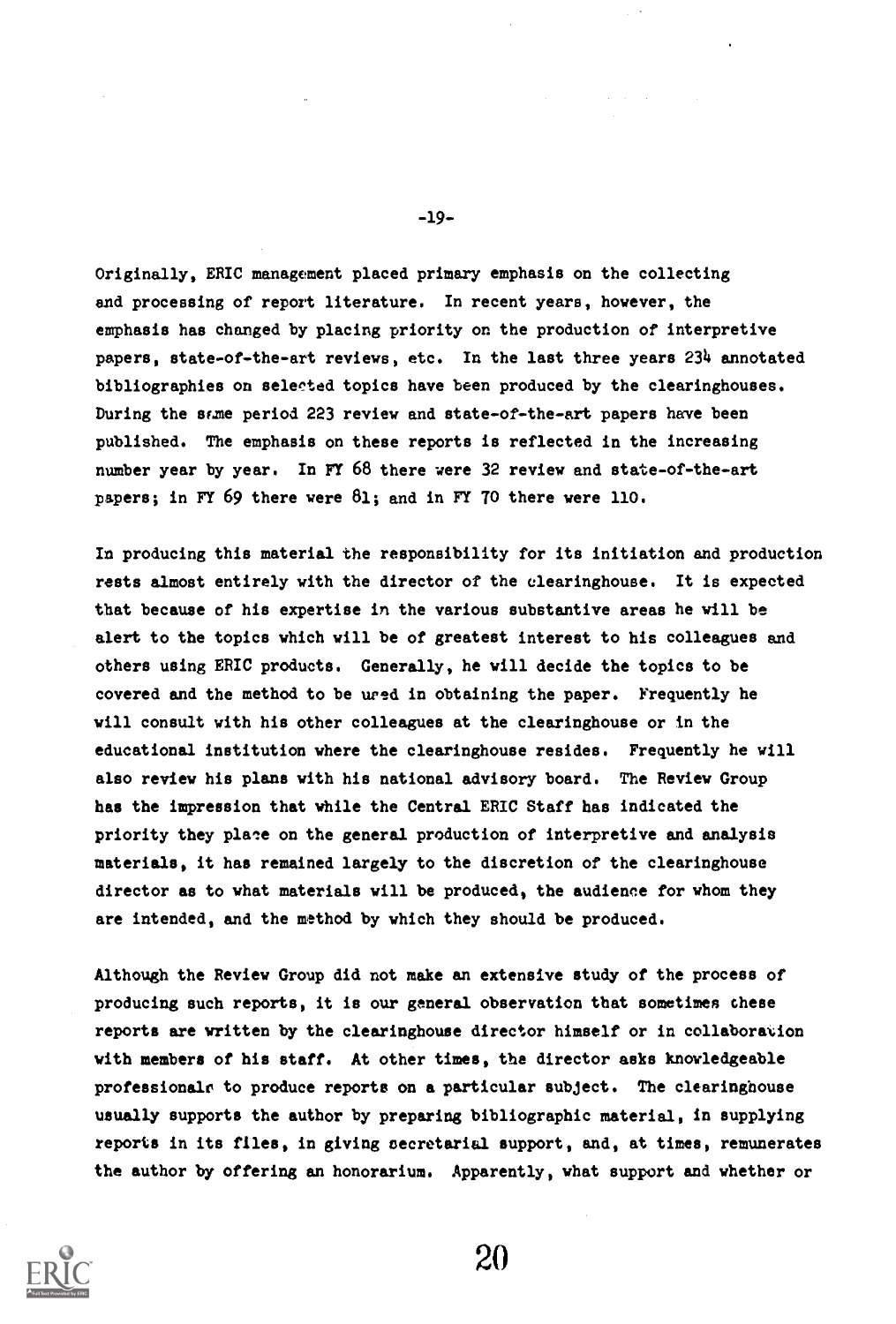not an honorarium will be given and who will author the reports is almost entirely at the discretion of the clearinghouse director.

In considering interpretation and analysis reports, the Review Group was impressed by the degree to which the clearing<sup>t</sup> puse directors have been given freedom to produce materials. While we believe it important that the di ectors be given freedom of expression in selecting appropriate topics and choosing the authors of reports, we also feel that somewhat more specific guidance should be given by the Central ERIC Clearinghouse Staff. Among the questions we have in mind is "who is the audience for whom the reports are intended?" It is our impression that considerable ambiguity exists regarding this question. Some reports seem to be directed more toward the researcher or university scholar than toward the practitioner. Some reports seem to involve the reporting of original research while ether reports are summaries of the literature. It is our impression that the Central Clearinghouse Staff intends these reports to be directed toward the practitioner in the field, particularly toward the teacher, curriculum supervisor, or the school principal, rather than toward the more scholarly or research-oriented person. Whatever the intention, the clearinghouse central staff should give clear guidance to directors on this point.

We were also struck by the fact that the various reports differ considerably in format and level of content. Some reports we examined had no abstracts or summaries. Some were carefully edited, printed on quality paper, and represented very high quality products. On the other hand, others seemed to be rather hastily formed, were mimeographed, and may not represent the kind of product desired by the Central Clearinghouse Staff. Again, we would suggest that the Central Clearinghouse Staff consider the question of format, depth of analysis, quality of the report material, and expense judged appropriate in producing the reports. The emphasis here is not to reduce the freedom of clearinghouse directors in producing the reports they consider important but rather to give the directors an understanding of the



-20-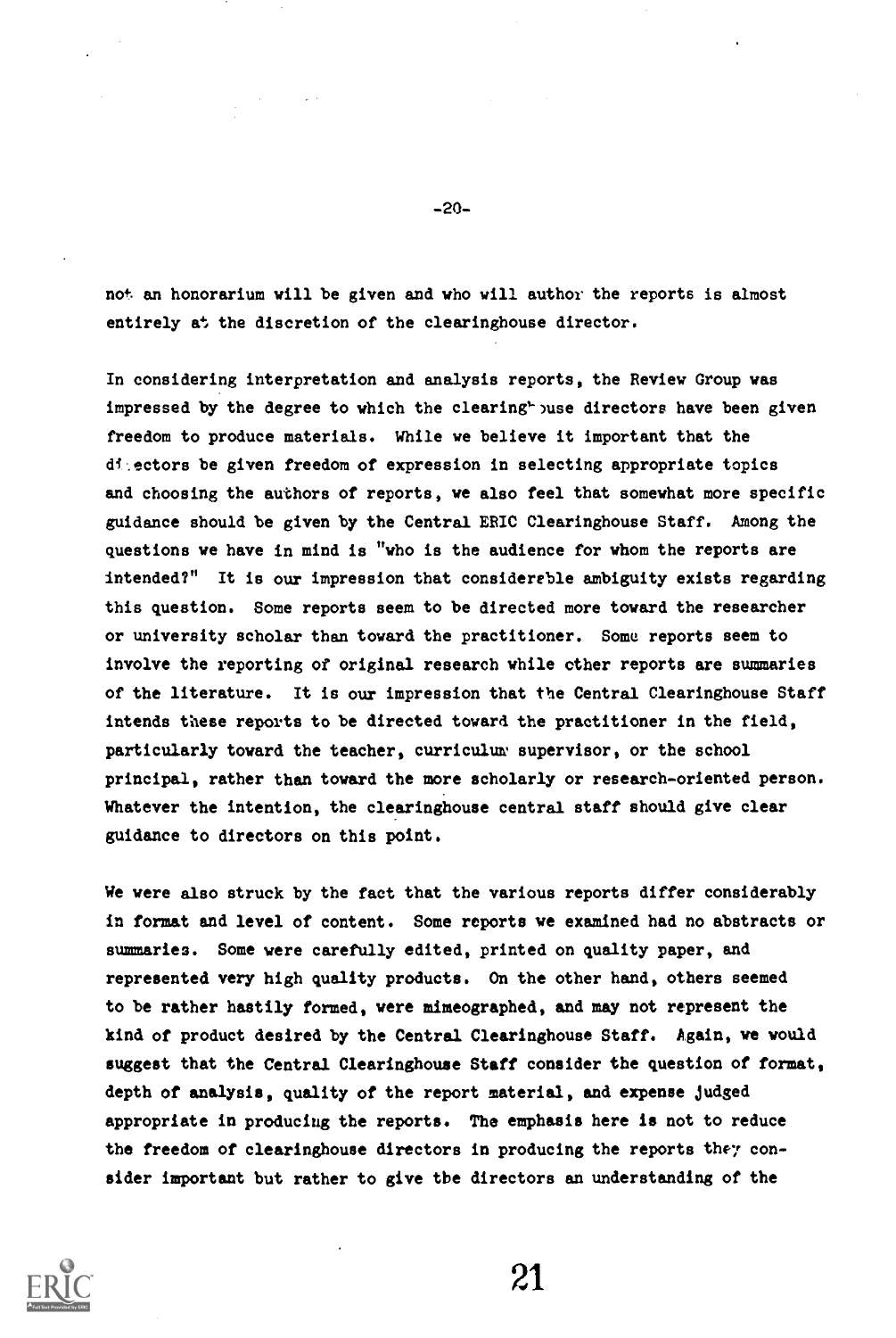attitudes of the Central Clearinghouse Staff as to the goals to be achieved through the interpretation and analysis operation.

-21-

VI. DEVELOPMENT OF RELATIONSHIPS WITH "LINKAGE ORGANIZATIONS"

The clearinghouses are placed in several different settings. Some of them are operated by the professional association in the area covered by the clearinghouse, while others are situated at universities or non-profit institutions. There is a general feeling on the part of the Central Clearinghouse Staff that it is very important for the clearinghouses to develop linkages with the appropriate professional organizations. This is done through the appointment of executive officers or other officials from professional organizations to the advisory councils of the clearinghouses. It is also accomplished by having the clearinghouse regularly prepare material for publication in the professional journals, where there is often a regular column devoted to ERIC ectivities. At other times there are major articles prepared by the ERIC clecringhouse director. While these activities are considered highly important by the Central ERIC Staff, it is not apparent that the clearinghouse directors have been given explicit guidance regarding the relationships that should be established. Again, there needs to be an appropriate balance between central guidance and the initiative and freedom of the clearinghouse directors in establishing relationships to professional organizations. The Management Review Group was not supplied with any specific material on this subject, and thus is not in a position to make any specific recommendations, except to recognize the importance that professional organizations play as a communications media to professional educators.

Perhaps even more important is the relationship between ERIC services and organizations and the many information resource centers which link to the ultimate users of information. Increasingly, there are intermediate agencies such as state education departments' information systems and regional information services which are in direct contact with the practitioner.

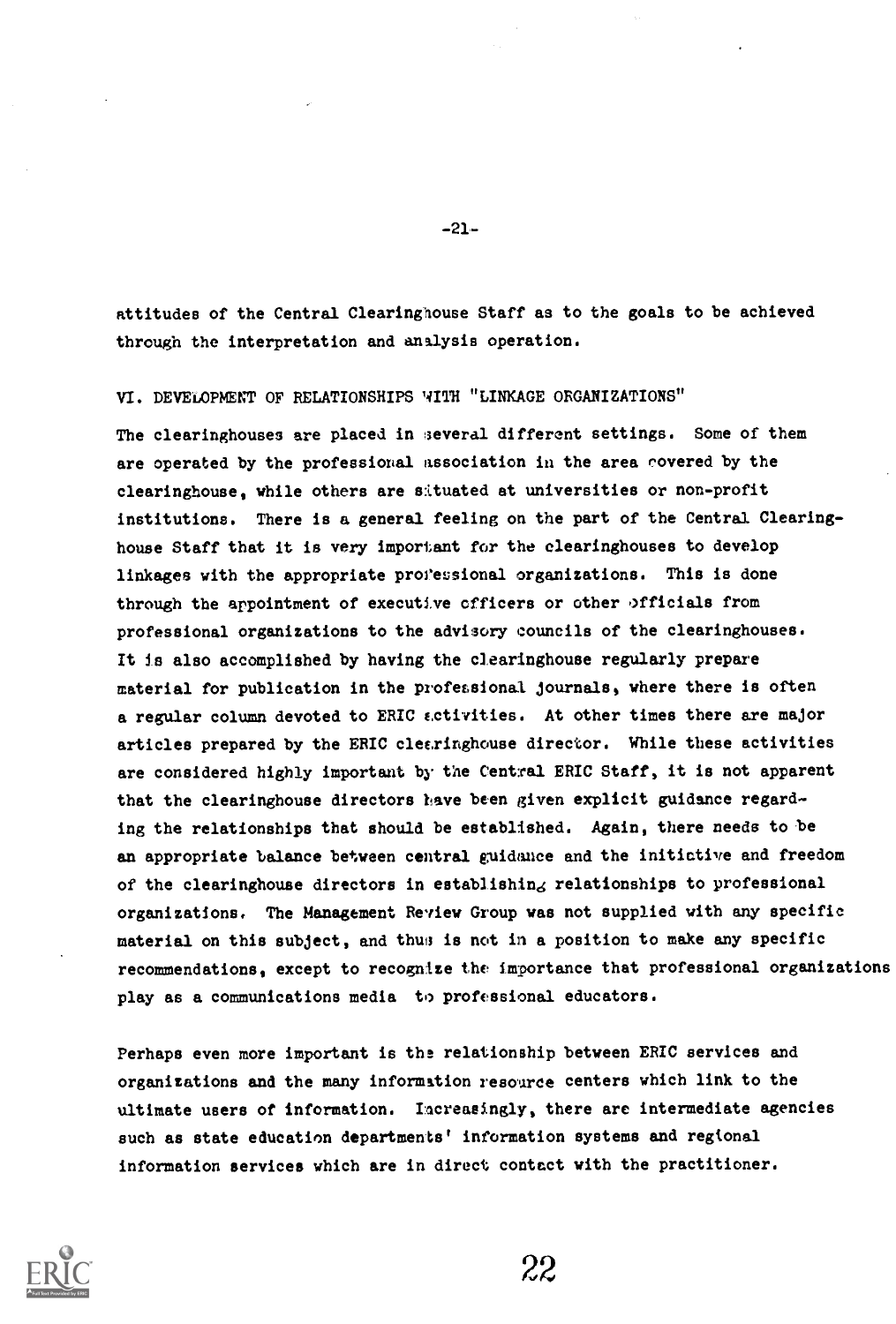These organizations frequently combine ERIC materials with those from other  $\sim$  sources to fill local needs. The ERIC system is well organized to collect and make available appropriate information, but activities associated with assuring that the ultimate customer is served are not as well thought out or organized. This latter problem should continue to receive high priority by the National Ceuter for Educational Communications.

## VII. DIRECT SERVICES BY THE CLEARINGHOUSES

During FY 70 the ERIC clearinghouses are reported to have answered 56,351 direct questions which came to the clearinghouses by mail, by phone, or through personal requests. It is further reported that the majority of these requests came from practitioners and educational decision makers rather than from researchers. This large number of requests means that each clearinghouse dealt with about 10 such direct service requests each working day. Clearly, this service consumes resources which might otherhise be used for bibliographic, document acquisition or interpretive materials production. The Review Group has the impression that the Central ERIC Staff feels that these direct services detract from the major function of the clearinghouses and should be of low priority. Again, the Review  $\chi$ Group did not have the time or resources to investigate this question in any depth, although it should be pointed out that the rendering of such services certainly must enhance the degree of support the ERIC system receives throughout the educational community. The rendering of this service to practitioners and educational decision makers would seem to be an important function which apparently is not being adequately fulfilled elsewhere. The Review Group suggests that the Central ERIC Staff reexamine their position cn this question, and, having done so, give clear guidance to the clearinghouse director.

#### VIII. SUPPORT FOR EMERGING AREAS OF INTEREST

From time to time new areas of educational interest arise at a more rapid



P9

-22-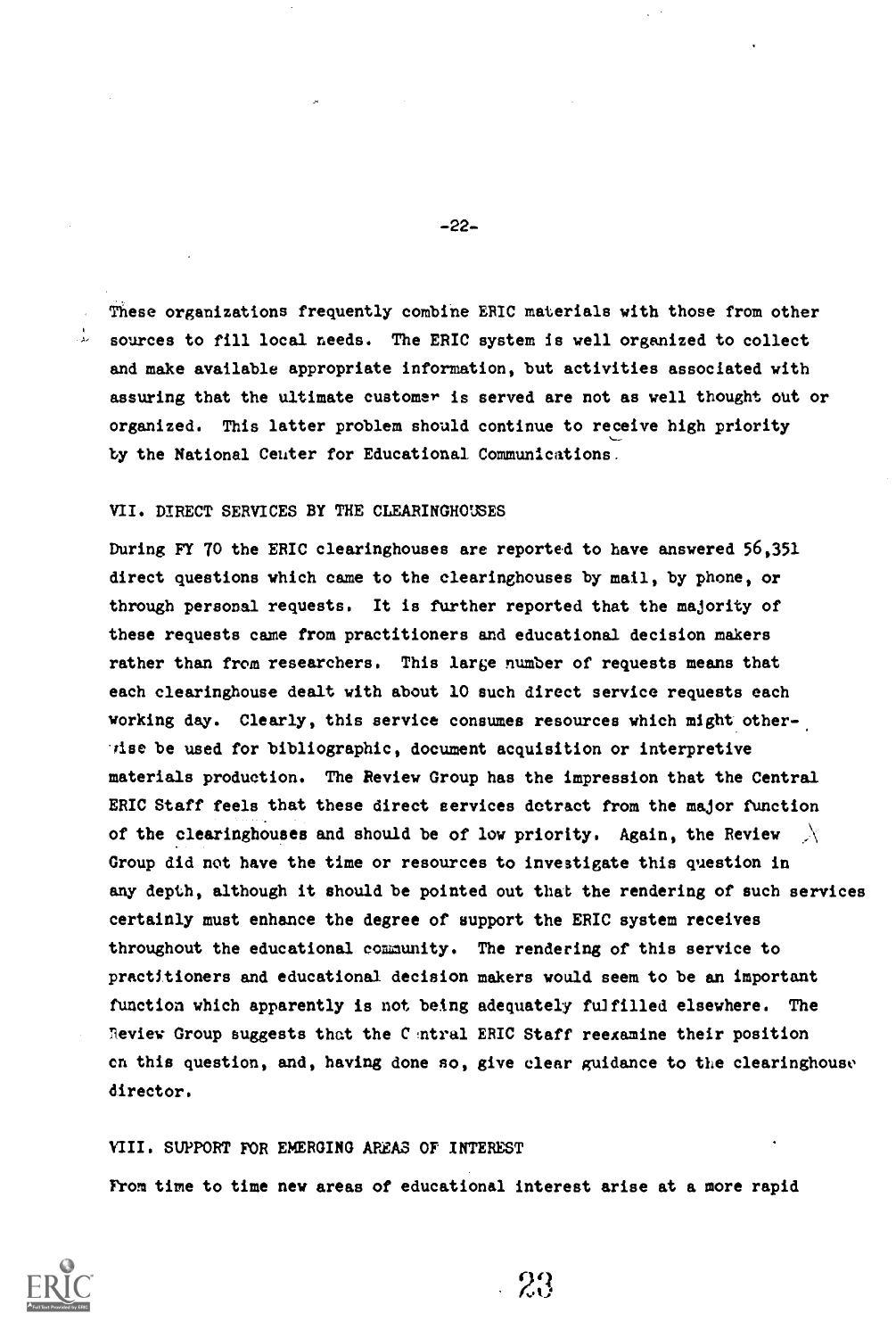rate than had been anticipated or they do not easily fall within the domain of one of the clearinghouses. Recently the areas of "experimental schools," performance contracting, and voucher systems have been much discussed but the ready availability of information about these areas has been slow to be systematized. Continually new areas will arise, frequently in poorly defined form. It is suggested that the National Cente - or Educational Communications should, at a very early stage, be in a position to recognize these emerging interests. If this idea is accepted, it leads to the requirement for a functionally defined responsibility for planning and analysis within the Center.

In support of such an activity it might be wise to establish a general or "current subjects" clearinghouse within Central ERIC. Such a clearinghouse could collect information in special or new areas, analyze it, issue bibliographies, and generally act as a resource for those concerned with new trends in education. The material collected and processed by such a clearinghouse would be of a different character than that usually handled. Probably it would include newspaper clippings, material from popular magazines, speeches by administrators and politicians, as well as items from more traditional sources.

# IX. ERIC CLEARINGHOUSE MANAGEMENT

#### A. Management Procedures

The procedures used in managing the ERIC clearinghouses have been clearly described in a report by Mr. Marron. (1) From this report it is apparent that a number of management procedures are used, including conferences, newsletters, progress reports, technical guides, and formalized program planning and budgeting methods. These procedures seem to constitute a well-thought-out system of management. For example, the program planning and budgeting cycle has the following  $\mathcal{A} \otimes \mathbb{R}^d$ major steps:

24

(1) Marron, H. Management of a Decentralized Information System. Journal of Educational Data Processing. 1970, 7, 68-73.

-23-

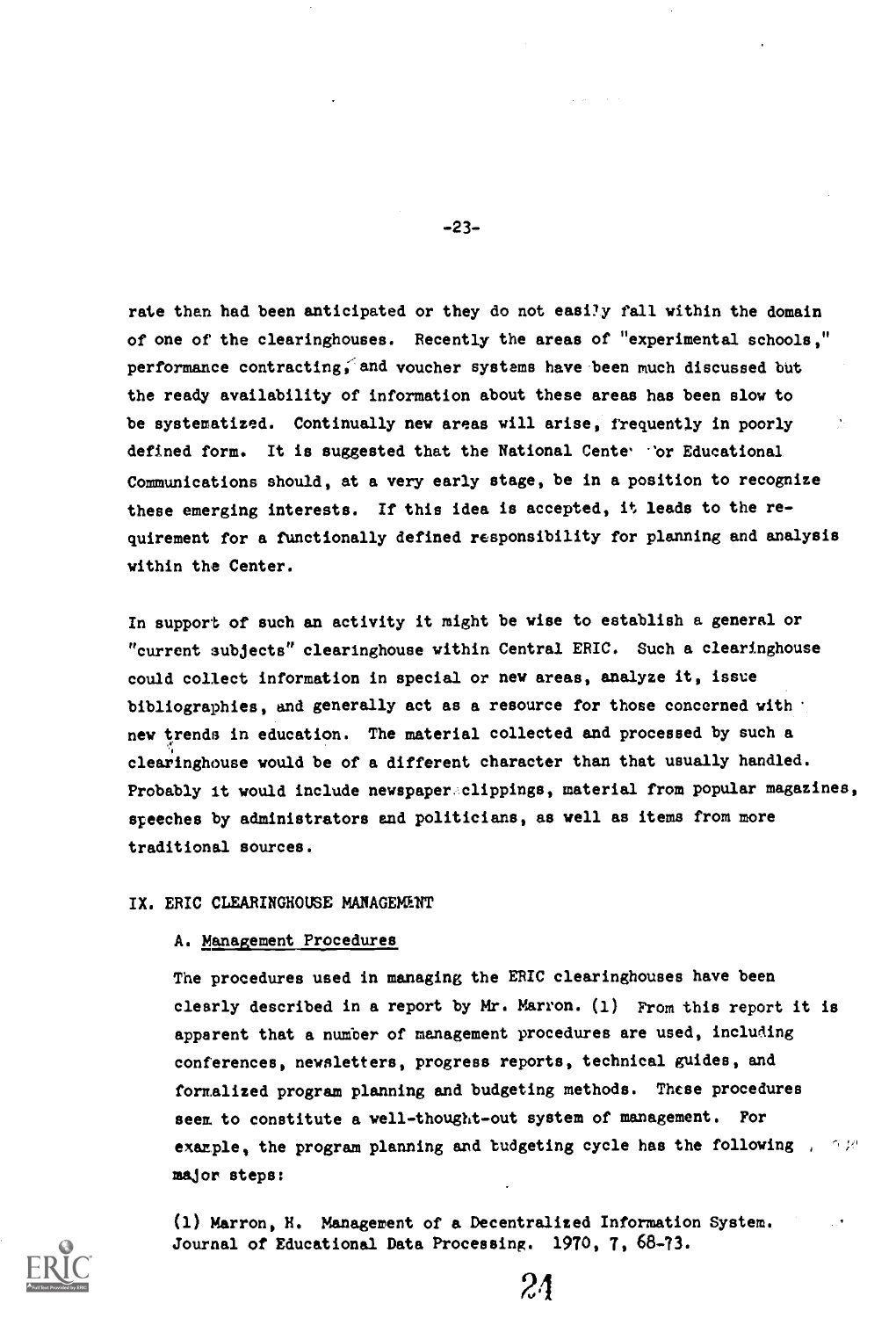1. Four months prior to the anniversary date of a contract the particular ERIC clearinghouse is visited by the ERIC contract monitor. During this visit he examines the clearinghouse operation in some detail, assessing management control, efficiency, and overall adequacy of the processing plan. He also discusses with the director plans for the subsequent budget year.

2. Three months before the anniversary date a budget session is scheduled at the central ERIC facility in Washington, where appropriate Office of Education personnel and the senior personnel from the ERIC clearinghouse meet to discuss the plans and budget. level for the forthcoming year.

3. Following the meeting in Washington a formal letter is sent to the clearinghouse director covering the items discussed in the review session. All problem areas are noted, and the clearinghouse director is invited to react to the points raised by the Central Clearinghouse Staff.

4. As a result of the preceding session and correspondence, the clearinghouse director prepares a formal proposal which is submitted by his sponsoring agency (university, professional organization,  $et:$ ). for the continuation of the work of the clearinghouse.

5. When the formal proposal has reached central ERIC, it is processed through the normal Offira of Education budget review, contracts and fiscal offices in a routine fashion.

25

The above will give a feeling for the extent to which the Central ERIC Staff monitors and manages the operation of individual clearinghouses. The Review Croup finds little to suggest in the way of improvement on



-24-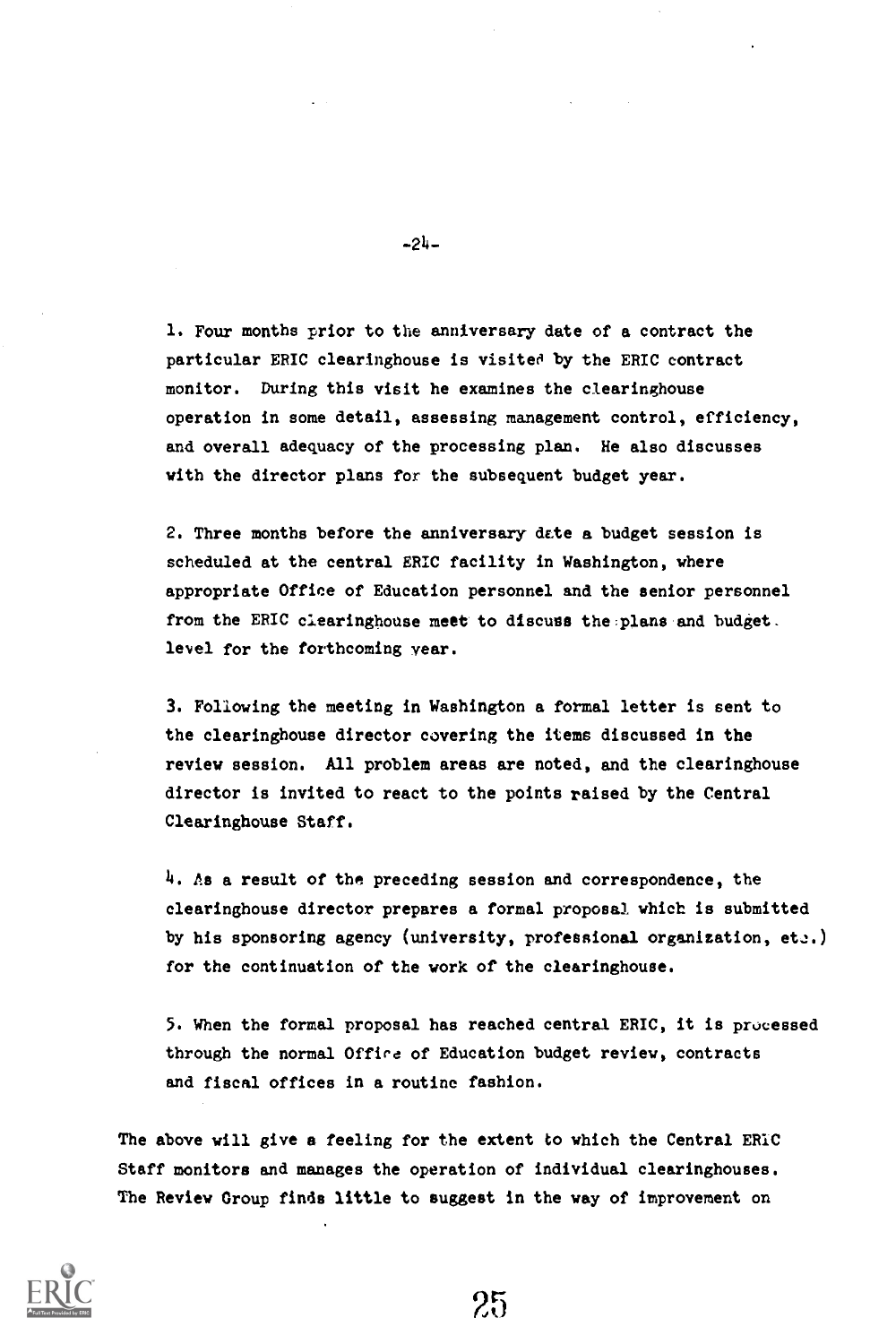this statement of management procedures. (Except that the process might well start earlier than four months before expiration of the contract.) Some concern is expressed, however, regarding the extent to which the ERIC staff is able to follow all of the steps mentioned in the management plan. We have noted instances where site visits appeared not to have occurred with the frequency specified or where the formal reaction to proposals did not seem to be as specific or definitive as the clearinghouse director feels would be most helpful to him. The Review Group did not have available detailed information regarding the actual number of site visits made, the actual extent of central ERIC conferences with the directors or material showing the evaluative results of these conferences. We consider this to be an internal management matter which the Director of ERIC and his staff will want to consider in depth. We would strongly suggest that the Central ERIC Staff review on a case by case basis the extent with which they have been able to visit each clearinghouse on an annual basis and the extent to which they have been able to complete the other elements of their management plan. It is very important that the clearinghouse directors receive clear, consistent, and properly timed guidance in writing.

## B. Contract Matters

Another issue which was discussed by the Review Group dealt with the nature of the contract entered into between the government and the sponsoring institution. It is appreciated that because of the nature of the funds and the work being performed, a contract is a proper instrument rather than the grant mechanism. While it is important that the statement of work in the contract be relatively precise in defining the work to be done by the clearinghouse, it should also be recognized that the Office of Education is contracting for a professional service with an educational or professional institution and sufficient leeway should be given to allow the director to exercise considerable



-25-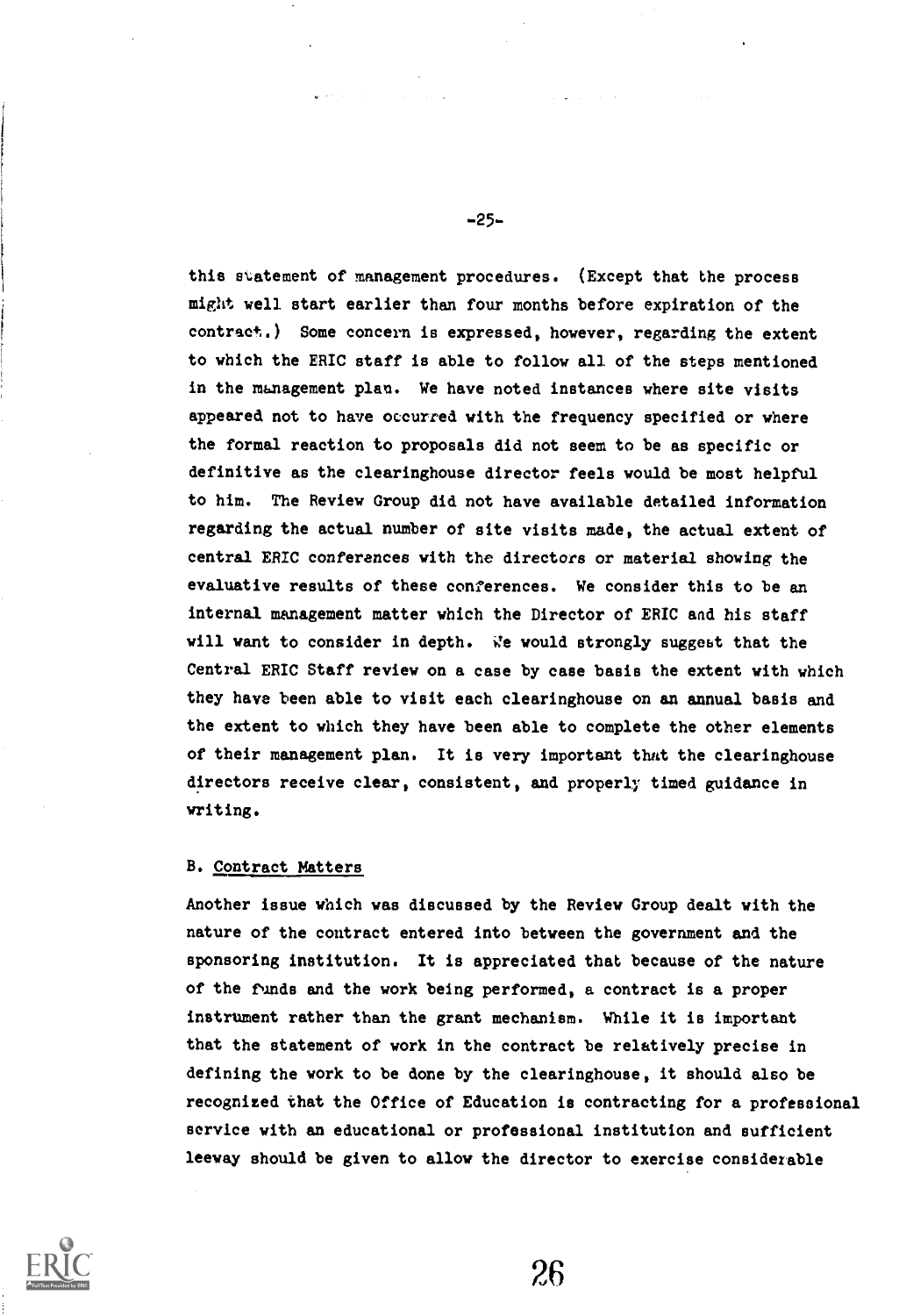professional judgment in the conduct of the work. While the contracts are formally on a year-to-year bas:  $\cdot$ , it is the Review Group's opinion that there should be an understanding developed with each of the clearinghouses regarding the relative permanency of the clearinghouse, providing that adequate funds are available to continue the areas in which the clearinghouse exists. When a clearinghouse is first established, it would seem reasonable that, for most fields, there be an understanding that the clearinghouse will be maintained for at least a three-year cycle, with the expectation that it would be continued if performance were satisfactory. In certain stable or basic areas one might expect that the clearinghouse would continue operation at a given institution for a longer period--perhaps a five-year cycle. No matter what the length of the understanding, the sponsoring institution should be given at least a year's notice if there is an intention to discontinue a clearinghouse. This length of time seems only reasonable in view of the fact that most of the clearinghouses are at academic institutions where yearly appointments tend to be the mode for employment contracts. It should be kept in mind that unless a reasonable continuity is maintained, it will be difficult to attract well-qualified directors and, if this is not done, the quality of the clearinghouse will suffer. This becomes particularly important as the emphasis of clearinghouse products shifts from predominantly bibliographic to more analytic and interpretive activities.

There was some feeling on the part of members of the review committee that, at some institutions at least, the ERIC clearinghouses did not seem to be deriving appropriate benefits from the overhead being paid to the institution. It was noted that in several cases the clearinghouses seemed to be housed in substandard or very crowded conditions. There was a general feeling that the Central ERIC Clearinghouse Staff should review with appropriate university authorities the extent to which overhead funds were being used to properly support clearinghouse operations.



-26-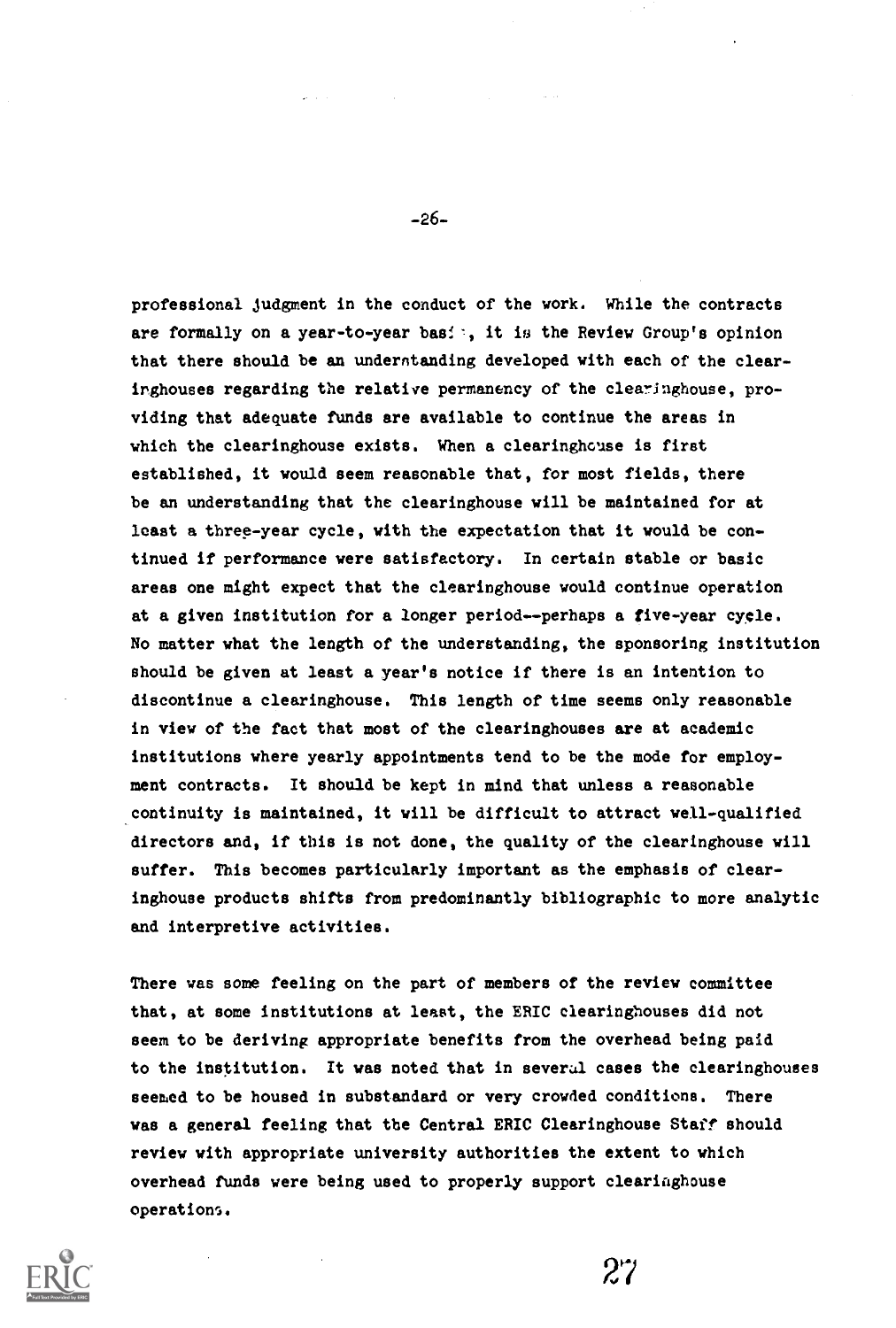# C. Guidance to Clearinghouse Directors

The Review Group considered at some length the kind of guidance that should be given to clearinghouse directors. It must be remenhered that the 19 separate clearinghouses are part of a system serving the education community. As such, the directors of the clearinghouses naed to have an appreciation of the overall goals the Central ERIC Staff is trying to achieve in the operation of the total ERIC system. The review committee feels that there may be a need for central ERIC management to clarify several matters in giving guidance to clearinghouse directors. Among the items we have in mind are questions such as the audience which is intended as the primary focus for the ERIC system. We have the feeling that when the ERIC system was first established its target audience was thought of as being largely a research-oriented group. As USOE priorities and goals have changed, the audience which USOE management believes should be the target audience for the ERIC system may have shifted quite considerably to emphasize the educational practitioner and the state and local educational agencies. If this is, indeed, the intent of the Office of Education management, this guidance should be clearly transmitted to the ERIC clearinghouse directors, and their performance should be judged in terms of such guidance.

Along the same vein, it is the Review Group's observation that the relative emphasis of clearinghouse activities, has shifted from an emphasis on bibliographic activities to one giving high weight to interpretive and review articles and to lin%age with the practicing educational community. If this is indeed the fact, we would wonder to what extent this has been made clear to ERIC clearinghouse directors. Is there a policy guidance series of publications which coyer matters of this nature; aro such changes in policy transmitted in a suitable fashion? It is our general feeling that overall policy guidance should be written and made quite explicit so that the directors have little

28



-27-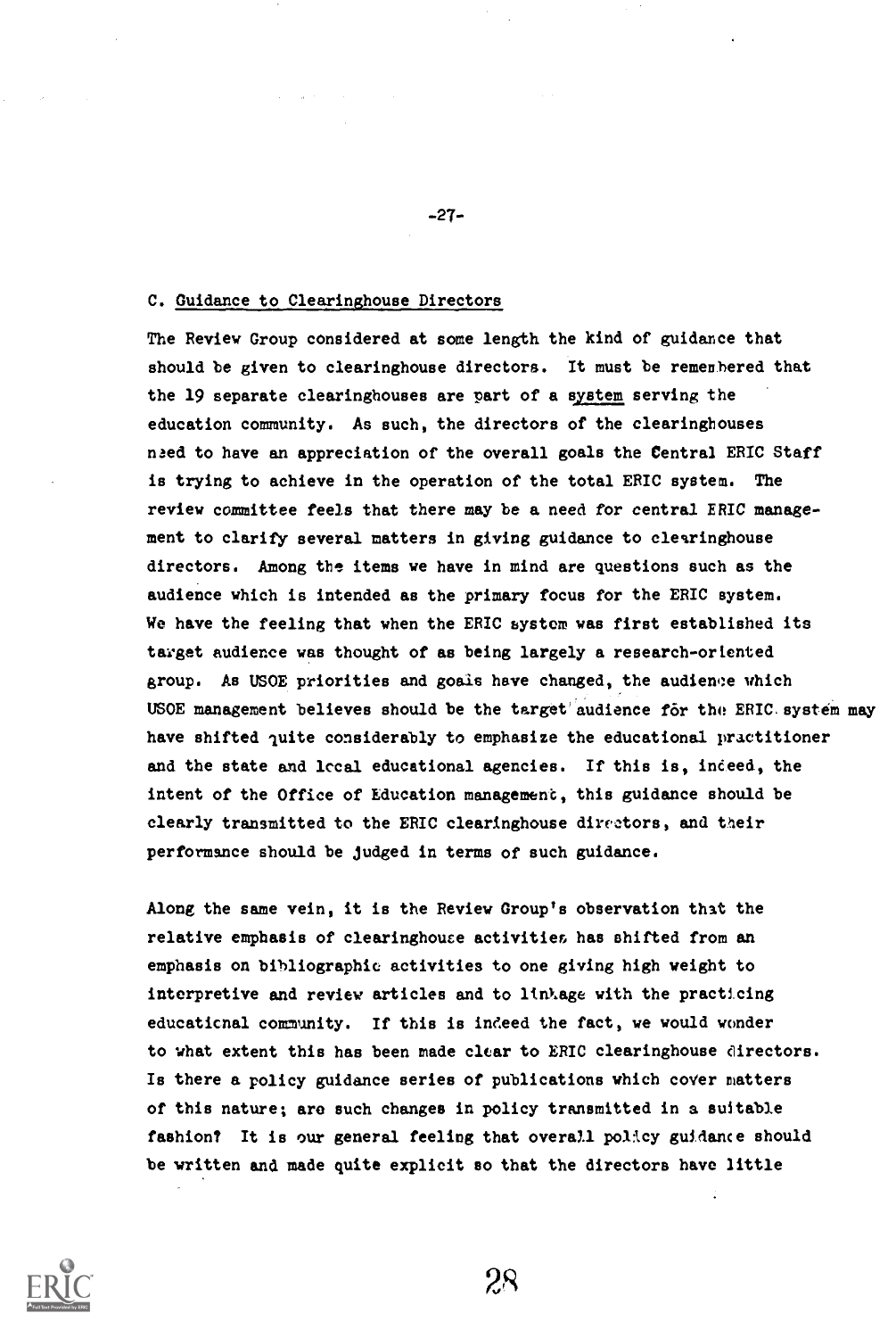doubt as to the direction the overall ERIC system is evolving. The review committee would hasten to add that we believe it appropriate for the central ERIC management to make their policies and guidance clear to the ERIC clearinghouse directors, but at the same time the central management should give directors considerable latitude with respect to the operation of the clearinghouses, although guided by these general policies.

## D. Policy Regarding Interpretive Reports

Continuing the above thought, we wonder regarding the extent to which it is clear to ERIC clearinghouse directors the role to be served by interpretive reviews and analysis material. To some extent we have the feeling that the several directors have developed their own interpretation as to the kinds and levels of reviews that are appropriate. We found it helpful to think of the planning and production of interpretive reviews in four separate stages. First, we believe there should be a clear statement by central ERIC management as to what audiences are considered most important for interpretive reviews and analysis materials. Are these materials to be written primarily for researchers, for university and college scholars, or for day-to-day practitioners and administrators in the field? It is our general feeling that this issue has not been resolved but that it should be, so that the clearinghouses can follov the Office of Education guidance in establishing priorities. Secondly, each ERIC clearinghouse director will devote time to planning the type of material he will wish to produce. Again, the question of audience becomes important. If the material is to be developed for the research audience, the director will undoubtedly wish to use certain consultants and plan to use certain authors who would be quite different than those who would be consulted or used if the audience is made up of general practitioners. It is believed that at the planning stage the central ERIC management



-28-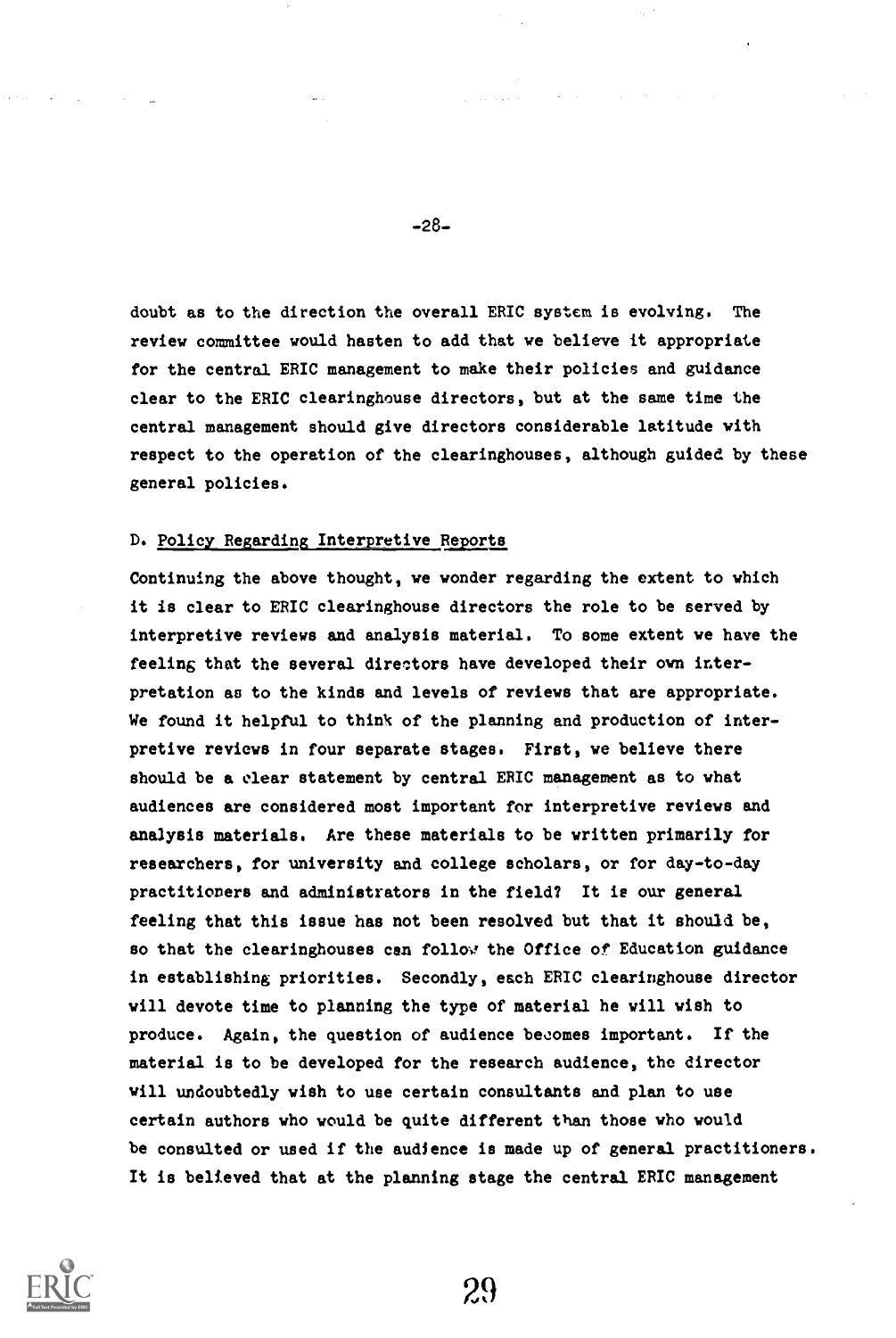will wish to regiew the plans of the several directors regarding the interpretive material and analyses which they intend to produce in each contract period. The third area deals with the actual production of the material. At times it appears that interpretive reviews are written by the ERIC clearinghouse director himself, at other times by scholars in the field, much on the order of a journal article. At other times they are commissioned and written with either a research or practitioner audience in mind. The level of the audience, the kind of editorial assistance being used, the format in which the waterial is presented, and identification with the ERIC system are all important and general guidance should be given by the Central ERIC Staff. Finally, once the material is produced and distributed it should be evaluated. It would seem that an appropriate part of the duties of the director of the clearinghouse is to institute a formal evaluation of the extent to which the material that has been produced by the clearinghouse meets the guidelines for such materials. On a selective basis, such evaluations should be undertaken formally, but it would seem appropriate that informal evaluation be undertaken for every product.

## E. Policy and Advisory Croup

Early in the history of the management of the ERIC clear..... nouses it became apparent that it would be advisable to form national advisory councils for each nlearinghouse. It is felt by many directors that the advisory council has been an important adjunct in their management of the clearinghouse operation. The Review Group suggests that USOE consider the desirability of feming a similar advisory group for the National Center for Educational Communication. It is our feeling that a policy and advisory group might serve as an important link to other information systems, to ERIC users, to the educational community, and to the agencies supporting the educational communications effort. We believe that such an advisory and policy group



-29-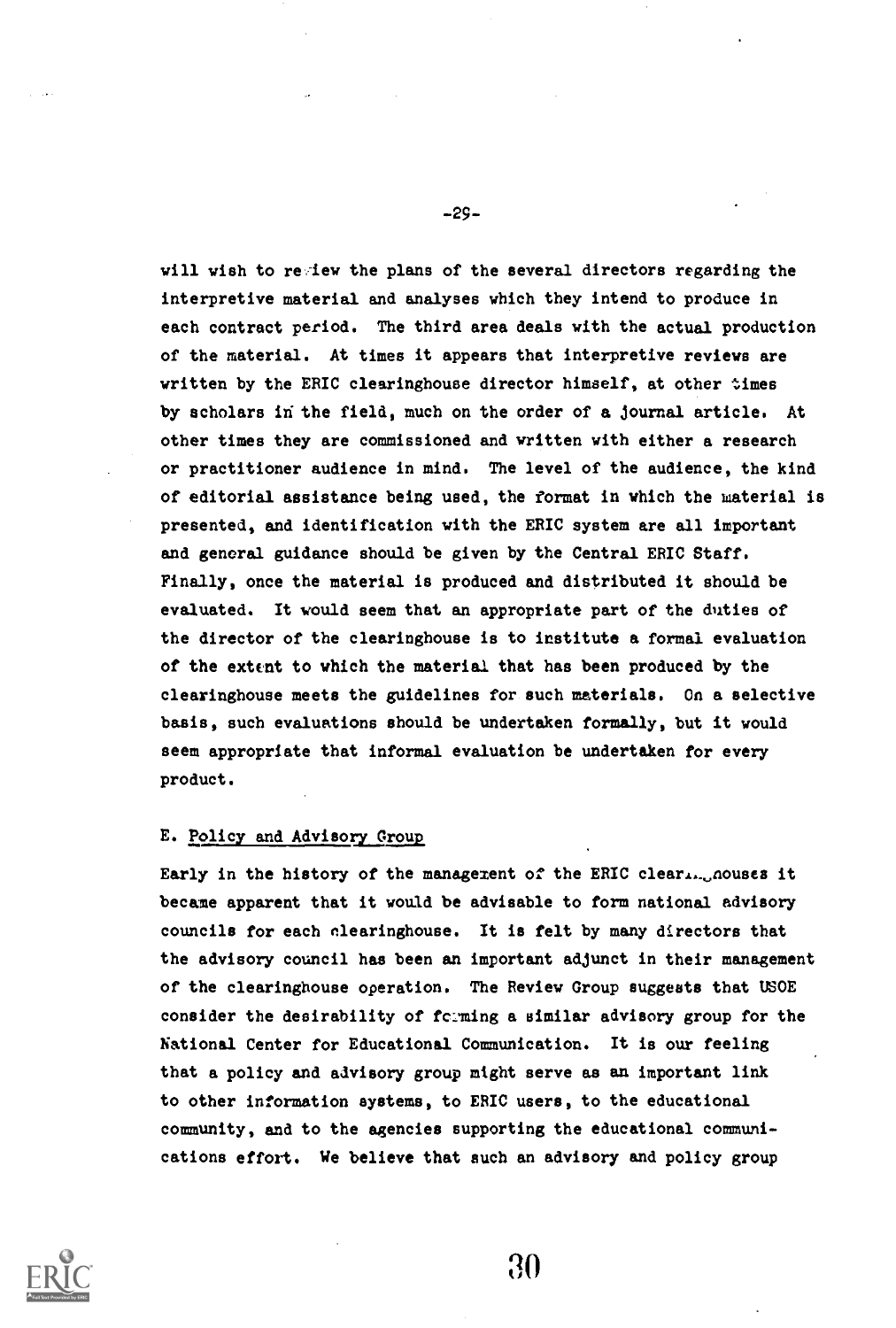might include among its members several individuals representing the users groups toward whom the ERIC system is directed. Similarly, two or three ERIC clearinghouse directors might .ppropriately be members of the group. Representatives from several national or regional information systems should be considered. It is felt that such an advisory group should not be large, but rather should be small enough so that a vel. informal and intimate working relationship could be established. Perhaps quarterly or semiannual meetings would be appropriate. Basically, it is our feeling that it would be helpful to the overall communication effort of the Office of Education if an advisory group were available to assiat in the formulation of overall policy for the guidance of this very important communications effort.



31

-30-